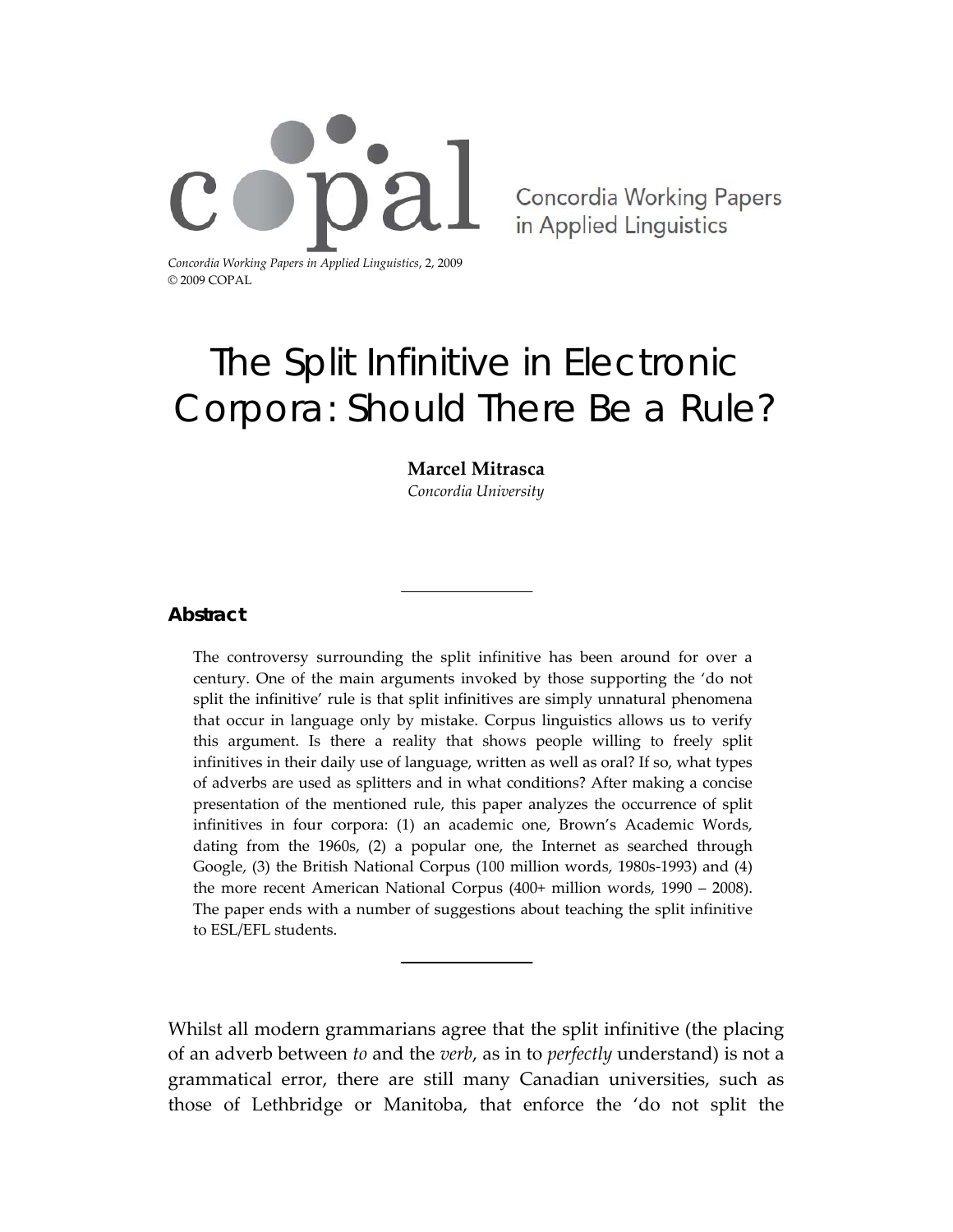$\overline{a}$ 

infinitive' rule, at least at the departmental level.<sup>1</sup> There are also those who go much further, arguing that "the rule 'do not split infinitives' is a proper subset of the rule 'do not split verbs'" (Neely, 1978, p. 405). The split infinitive became subject of controversy late in the  $19<sup>th</sup>$  century and remains highly contentious. A look at blogs on the split infinitive shows that people still feel very strongly about this issue, arguing both in favour and against it.<sup>2</sup> Throughout the years, it has been used as one of the 'make or break' rules of good English usage (Crystal, 2003, p. 193).

 Previous studies of the split infinitives have been largely limited to discussing whether it is correct or incorrect to use it. Most probably because of the debate surrounding it, academic research on the use of split infinitives seems to be at a bare minimum. A spring 2009 search of the ProQuest Dissertations and Thesis database for the 'split infinitive' term has identified only two entries. In each, the split infinitive is of tertiary importance. Three other databases showed a similar situation: Academic Search Premier (26 entries, only 5 from Academic journals), ERIC (4 entries, all relevant, over a 40 year‐period), Linguistics and Language Behaviour Abstracts (20 entries, 30‐year period, some of the entries in languages other than English).

 Based on the analysis of the most recent language corpora, the current paper focuses on the adverbs used as splitters: are some adverbs used more often than others? If yes, what types of adverbs? Is there a pattern? Additionally, it tries to find out if the use of the split infinitive in the written language is on the increase.

 This paper starts with a brief historical overview of the split infinitive, noting its usage and the making of the 'do not split' rule, followed by the arguments in favour and against using it. The second part provides a corpora‐based analysis of when/how the split infinitive occurs. The last part analyzes the issue from the perspective of the English teacher: should

<sup>&</sup>lt;sup>1</sup> The rule is enforced at the following universities: Victoria (http://web.uvic.ca/grs/web\_pages/writing\_guide.php), Manitoba (http:// www.umanitoba.ca/student/u1/images/Correcting\_Split\_Inf.pdf), and Lethbridge (http://classes.uleth.ca/200301/geog3225a/myguide2003.htm#\_ 1\_11).

<sup>2</sup> These are some of the blogs consulted: http://arnoldzwicky.wordpress .com/2009/06/13/postings‐on‐split‐infinitives; http://itre.cis.upenn.edu/~myl/ languagelog/archives/000901.html; http://www.dailywritingtips.com/what ‐is‐a‐split‐infinitive; http://topics.blogs.nytimes.com/2008/10/27/to‐boldly‐ go.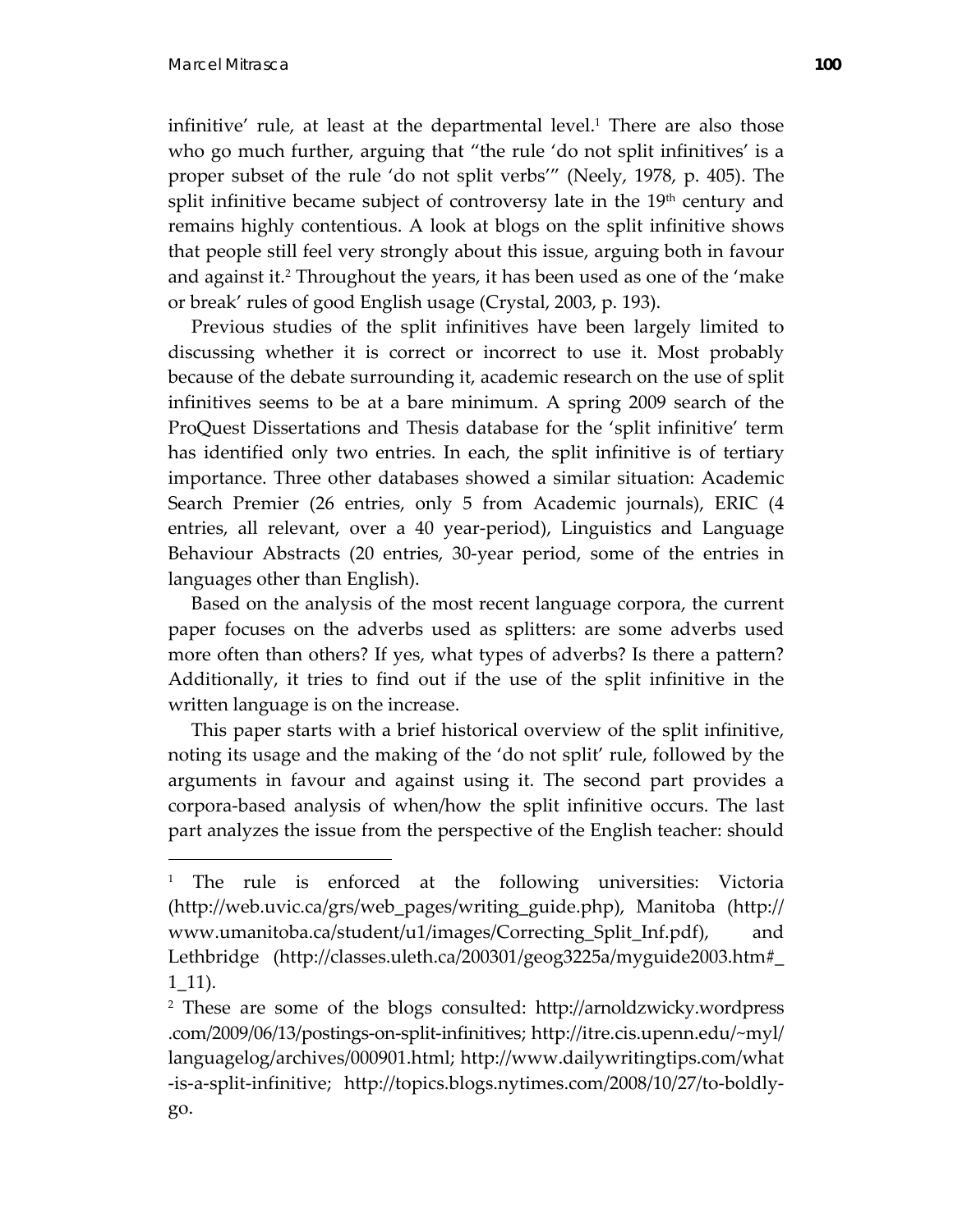we allow the students *to freely split* the infinitive or should we act *strongly to ban* its use?

### **THE SPLIT INFINITVE**

### **Origins**

<u>.</u>

The first documented use of split infinitives goes back to the  $13<sup>th</sup>$  century. Following the replacement of the Old English inflectional ending *–(i)an* by the particle *to*, it took little time before adverbs or pronouns were inserted between *to* and the verb: "for to him raede" (Layamon's *Brut,* in Crystal, 2003, p. 45), "what movede the pape of Rome to thus accepte mennes personnes" (Wycliff, c.1380) or "to perfitly knowe all manere" (*Secreta Secretorum*, c. 1400).3 David Crystal, the editor of the *The Cambridge encyclopedia of the English language*, argues that, because of its occurrence during the Middle English period, "infinitive‐splitting is by no means an unnatural process in English, as prescriptivists argue and certainly not a modern phenomenon" (2003, p. 45). In noting that Reginald Pecock (*c.*1395‐*c.*1460) "is the most prolific splitter of infinitives of all times" (1992, p. 329), Olga Fischer, a professor of English language history at University of Amsterdam, supports Crystal's opinion.

 Notwithstanding its promising start, the split infinitive became lost. Robert William Burchfield, the editor of the third edition of *Fowler's Modern English Usage*, one of the most famous British grammar books, argues that between the  $16<sup>th</sup>$  century and the end of the  $18<sup>th</sup>$  century there was a 'taboo' on using split infinitives, examples being extremely rare (1996, p. 737). A search in the Corpus of Historical English confirms his assertion.4 Hamlet's famous 'to be or not to be' is full evidence in support of Burchfield's view.

By the 19<sup>th</sup> century, the split infinitive was back. Why did it resurface? There are two possible reasons. First, as Otto Jespersen suggests in his 1933 *Essentials of English Grammar*, "it has probably been brought about through the influence of similar word‐orders: '*with the object of further illustrating the matter*,' '*he further illustrates*,' '*that he may further illustrate*'

<sup>3</sup> Quoted in Burchfield, R. W. (1996). *The new Fowlerʹs modern English usage*, p. 737.

<sup>4</sup> I could identify only a handful of examples in the OED Corpus of Historical English, http://corpus.byu.edu/oed.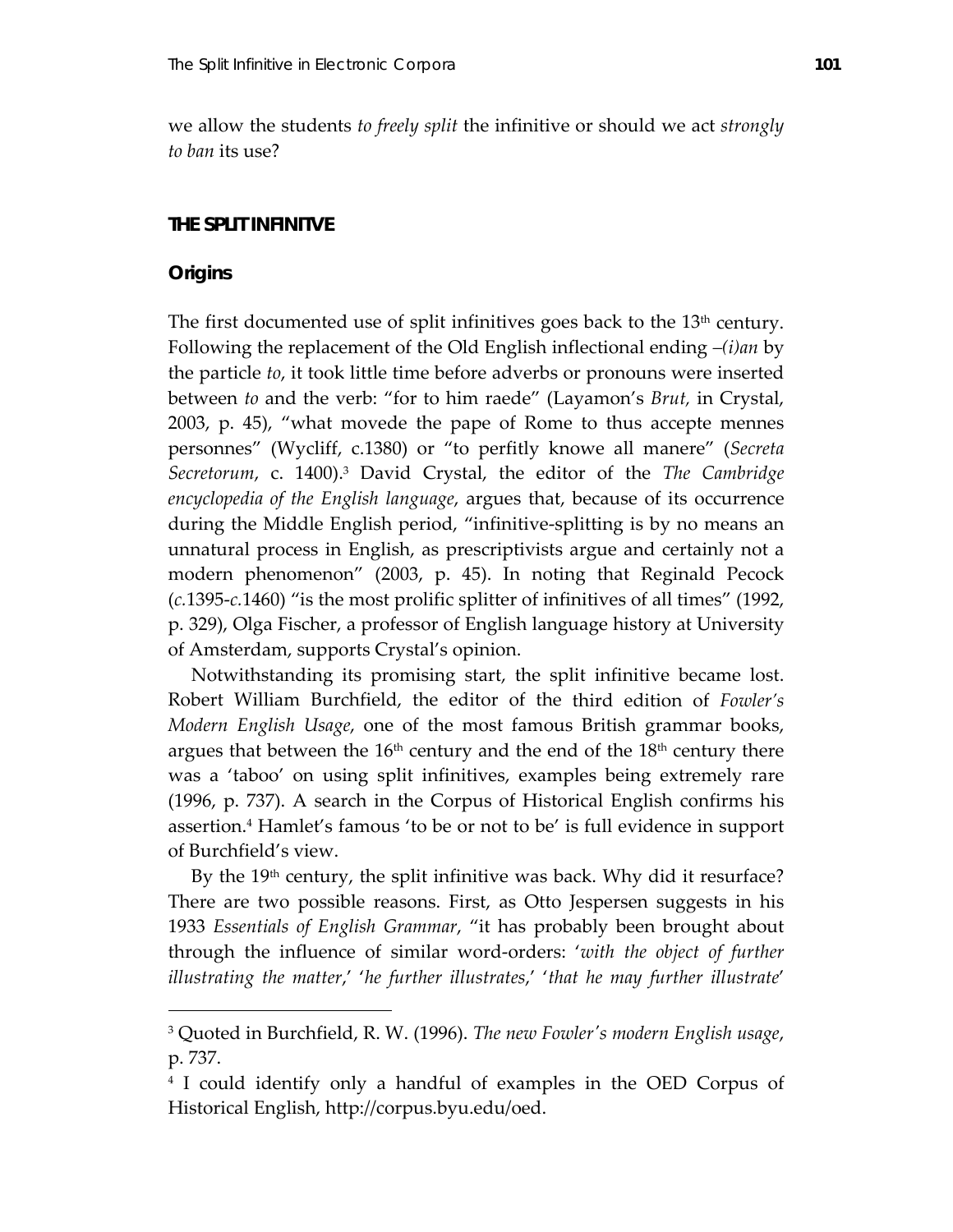lead naturally to the construction '*in order to further illustrate'*" (p. 331). Second, "adverbials can be ambiguous in writing, where intonation is not available to assist in specifying grammatical relationships. This potential for confusion probably accounts for the popularity of the split infinitive*,* which eliminates all possibility of ambiguity" (Wilson, 1993).

# **The Rule**

As soon as the split infinitive seemed ready to make a comeback, a welcoming committee was set up to deal with this rather unexpected or unorthodox development. The main question was whether to accept it or not and the initial answer was that the split infinitive should be banned from English.

 Opinions regarding the origins of the 'do not split infinitives' rule diverge. Steven Pinker attributes it to the  $18<sup>th</sup>$  century prescriptive grammarians (1994, p. 374). For what it is worth, Robert Lowth, the author of the first pedagogical grammar, *A short introduction to English grammar*, and one of the best known prescriptive grammarians, does not seem to be the one who created this rule: the closest he comes to the split infinitive is in a quote from Shakespeare: "'being mechanical, you ought not walk' should be 'ought not *to* walk'" (1774, p. 101). The main issue for Lowth is not the split infinitive but the fact that "*ought* is not one of the auxiliary verbs … does not admit of another verb immediately following it, without the preposition to" (1774, p. 101).

 One of the earliest mentions of the rule comes from the 1864 edition of Henry Alford's *The Queen's English*:

A correspondent states as his own usage, and defends, the insertion of an adverb between the sign of the infinitive mood and the verb. He gives as an instance '*to scientifically illustrate*'. But surely this is a practice entirely unknown to English speakers and writers. It seems to me, that we ever regard the use of *to* of the infinitive as inseparable from its verb. And when we have a choice between two forms of expression, 'scientifically to illustrate' and 'to illustrate scientifically', there seems no good reason for flying in the face of common usage. (p. 171)

Notwithstanding whether the rule was introduced during the  $18<sup>th</sup>$  or the  $19<sup>th</sup>$  century, its impact remains the same: "once introduced, a prescriptive rule is very hard to eradicate, no matter how ridiculous. …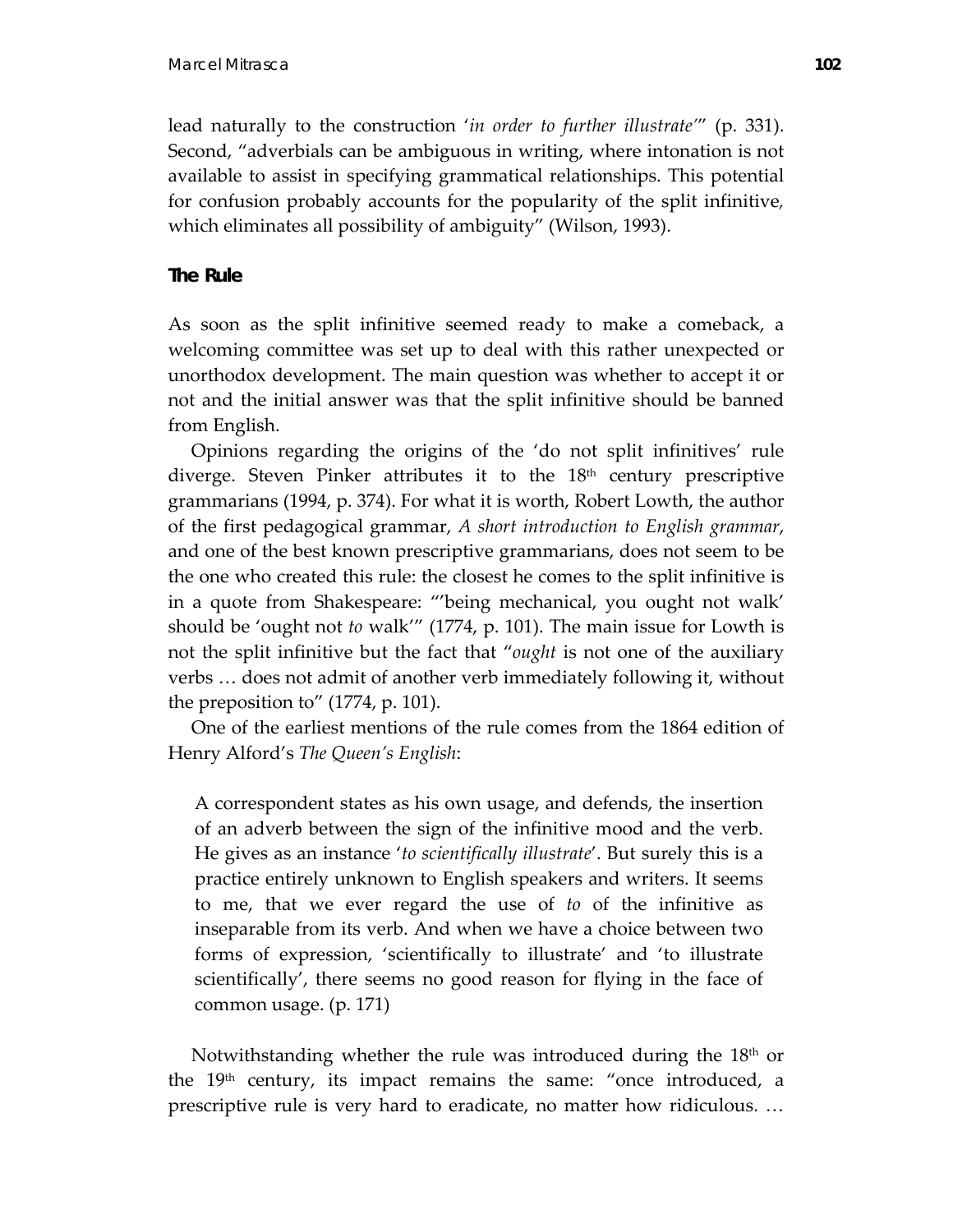Anyone daring to overturn a rule by example must always worry that readers will think he or she is ignorant of the rule, rather than challenging it" (Pinker, p. 374).

 Not everyone was happy with the actions initiated by the welcoming committee. Grammarians in particular seemed ready to take issue with the new rule. Henry Watson Fowler is by far the most outspoken scholar with regard to the uselessness of the rule. In his *The King's English*, written together with his brother, he notes:

The 'split' infinitive has taken such hold upon the consciences of journalists that, instead of warning the novice against splitting his infinitives, we must warn him against the curious superstition that the splitting or not splitting makes the difference between a good and a bad writer. The split infinitive is an ugly thing … but it is one among several hundred ugly things … Even that mysterious quality, 'distinction' of style, may in modest measure be attained by a splitter of infinitives. (1908, part 2, chpt. 25)

In 1924, Fowler co-wrote an entire book on the split infinitive. Still, his famous description of the split infinitive, which divides the English‐ speaking world into five categories based on the attitude towards the split infinitive, was originally published in the first edition (1926) of what proved to be his most successful book, *A Dictionary of Modern English Language*. He concludes: "we maintain, however, that a real split infinitive, though not desirable in itself, is preferable to either of two things, to real ambiguity, and to patent artificiality" (1965, p. 581).

### **Modern Usage**

Notwithstanding the welcoming committee's decision, the split infinitive became a permanent feature of English, justifying the grammarians' argument that there is nothing wrong with it. As a result, the dual image of 'it is grammatically correct but try to stay away from it', came to dominate most presentations of the split infinitive:

The most diligent search can find no modern grammarian to pedantically, to dogmatically, to invariably condemn a split infinitive … No absolute taboo should be placed on the use of simple adverbs between the particle to and the verb … Avoid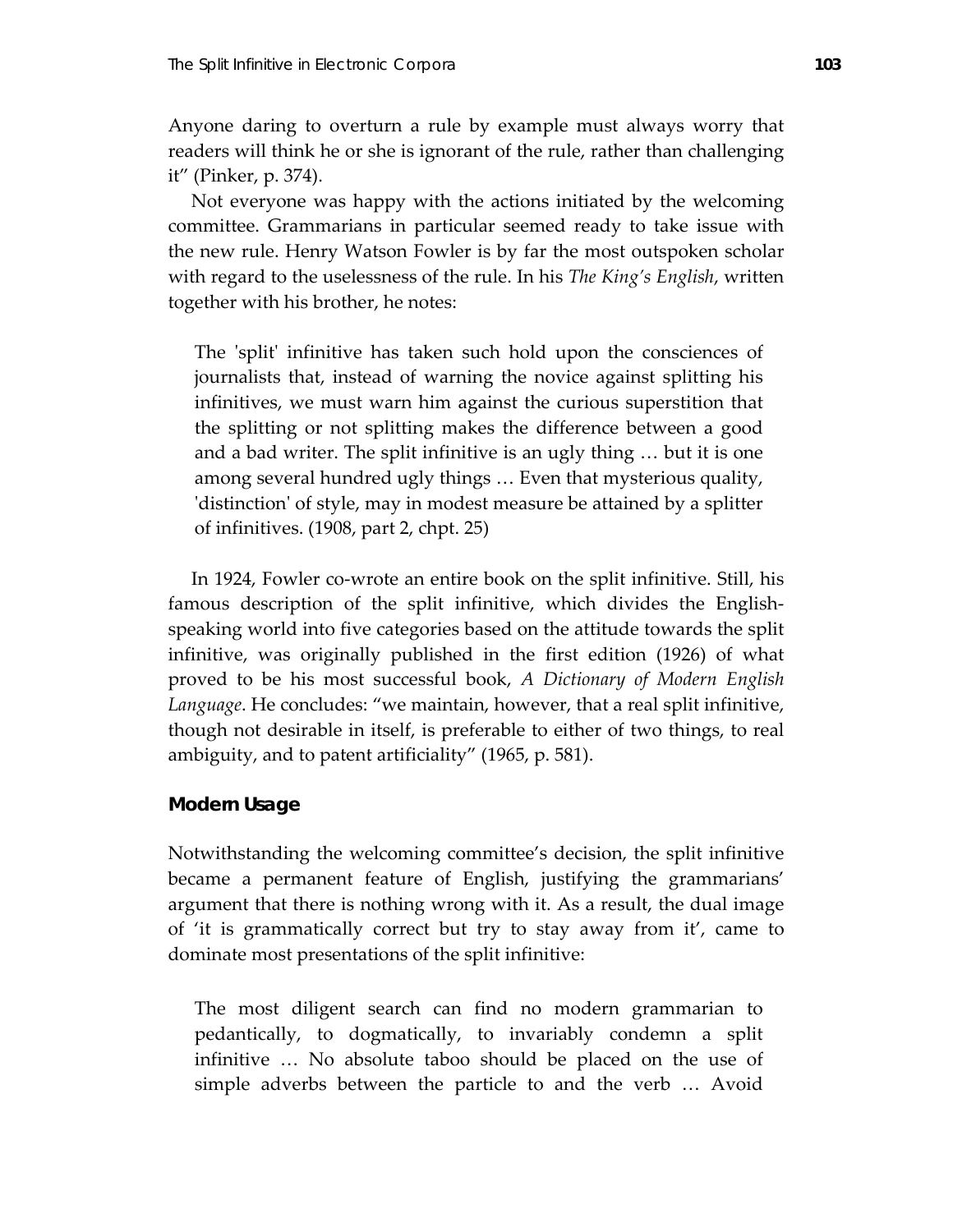splitting infinitives whenever possible, but do not suffer undue remorse if a split infinitive is unavoidable for the natural and unambiguous completion of a sentence already begun. (Burchfield, 1996, p. 737‐738)

 Most dictionaries and writing guides present the split infinitive along this dual image. However, there are extremes. Peter M. Neely, a college teacher, argues that even famous writers err, and he offers Walter Lippmann's admission that "the split was a slip which had escaped detection" rather than a linguistic artifice (1978, p. 402). In the other camp, we have George Bernard Shaw's letter to the editors of the *Chronicle*: "the man is an ignoramus ... is now beginning to rebuke 'second-rate' newspapers for using such phrases as 'to suddenly go' and 'to boldly say'. I ask you, Sir, to put this man out … without interfering with his perfect freedom of choice between 'to suddenly go', 'to go suddenly', and 'suddenly to go'" (Crystal, 2003, p. 195).

 The dual image can also be presented through arguments in favour and against the rule. These arguments, collected from grammar books and writing guides, allow the reader to get a better understanding of why there is such a controversy over the use of the split infinitive.

# **Arguments in Favour of the Rule**

The prescriptivist objection: it is not a real feature of English, at least not of prestigious English. This is the most general, yet the most influential objection. It is based on a perception that the split infinitive should not be used. It gives no grammatical / scientific reason for it, except for common usage. The high number of examples in which the adverb is placed before or after the infinitive is the best evidence brought forward by those supporting the rule. Another way of looking at this reason is to say something like 'because it was not part of the language that I learned as a teenager/adult, I should not use it'.

 The infinitive is a unit: there should be nothing between *to* and the verb. This is the argument that gives 'linguistic' backing to the rule.

 The influence of Latin: there is no split infinitive in Latin; there should be none in English. The strange thing about this argument is that none of those who mention it cite a source, so that the Latin connection is no more than "part of the folklore of linguistics" (Bailey, 2006).

 The rhythm of the sentence: it does not sound right. For example, Roy Copperud, a journalist who wrote a column on grammar and usage and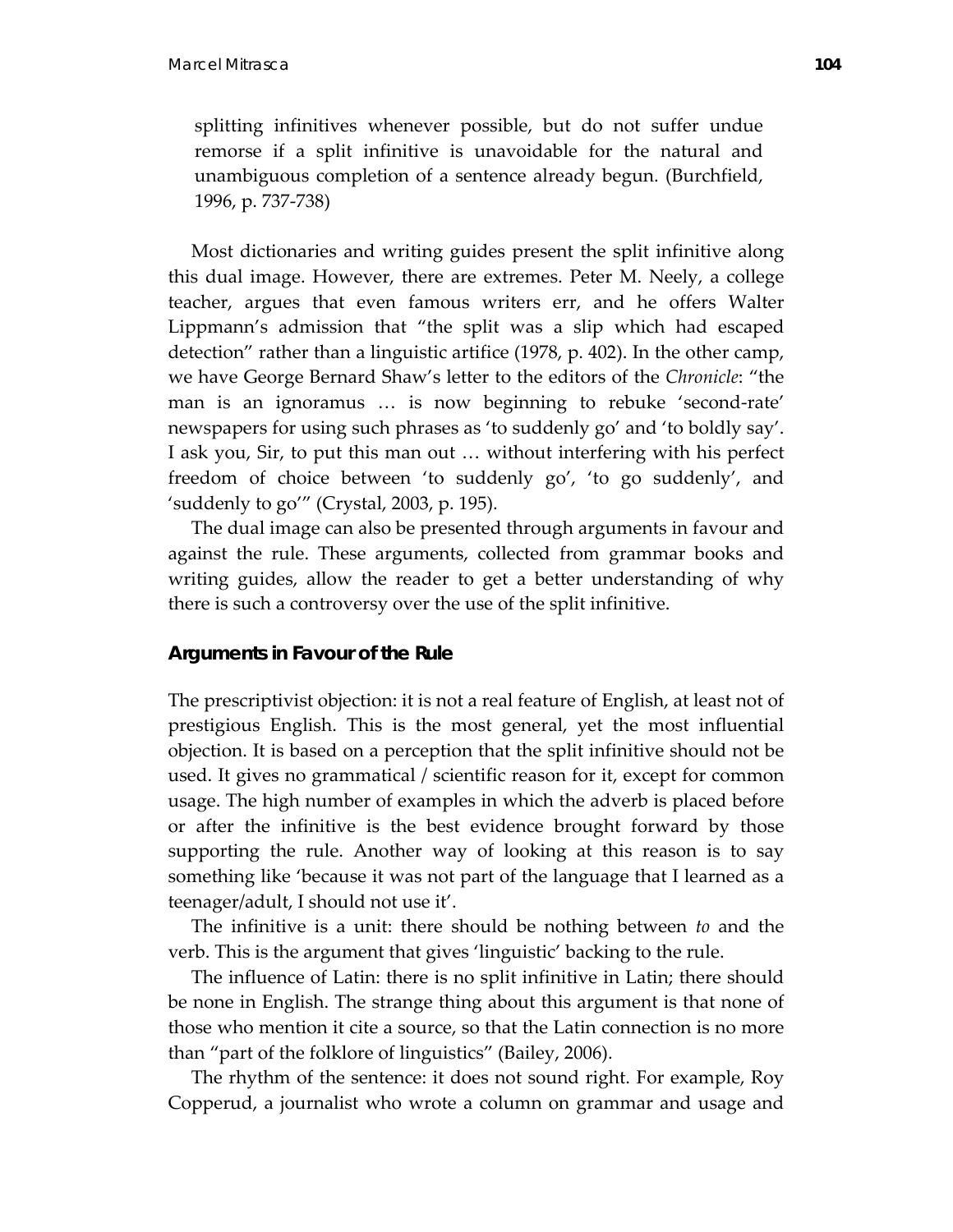later became the editor of *Webster's Dictionary of Usage and Style*, who is not a supporter of the rule, argues that some of them "are objectionable because they sound awkward: *I want to consistently enforce discipline*" (1964, p. 202). This seems particularly true in the case of complex split infinitives, such as, we have *to consistently and thoroughly follow* the rules.

 The 'language maven' complex: "hating the split infinitive is, for many, a sign of erudition" (Bailey, 2006).

The arguments favouring the rule seem to be of rather general nature. They are prescriptive and, except for the second one, which looks at the infinitive as a unit, are not based on grammatical explanations but on usage. This is not to say that they do not provide a more or less detailed analysis of the language; just that the "technical" evidence brought forward is not all that well argued. Still, what remains is that, as Robert Burchfield has synthesized it in his edition of *Fowler's Modern English Usage*, "all the evidence points towards the reality of the feeling that it is 'wrong' to split infinitives" (1996, p. 737).

### **Arguments Against the Rule**

The conflict between the needs of the infinitive (the two elements tend to stay together) and the needs of the adverb (its natural position is, generally, just before the verb): one does not overpower the other (Bryson, 1984). "If we do not boggle at 'He favors *really eliminating* discrimination,' why should we boggle at 'He wants *to really eliminate* discrimination'?" (Bernstein, 1977, p. 113).

 It can be seen by analogy to the noun phrase: "the name [split infinitive] is misleading, for the preposition *to* no more belongs to the infinitive as a necessary part of it, than the definite article belongs to the substantive, and no one would think of calling "the good man" a split substantive" (Jespersen, 1933, p. 331).

 The analogy with other verb phrases: if we accept structures such as 'he does not *really* want' or 'we did not *actually* talk to him', in which the adverb splits the auxiliary and the verb, what stops us from accepting the adverb between *to* and the *verb*? In other words, we should be allowed to "apply a pattern found in verb phrases that are not infinitives to those that are" (Close, 1987, p. 220).

 The false analogy with Latin: "forcing modern speakers of English … not to split an infinitive because it isn't done in Latin makes about as much sense as forcing modern residents of England to wear laurels and togas" (Pinker, 1994, p. 374).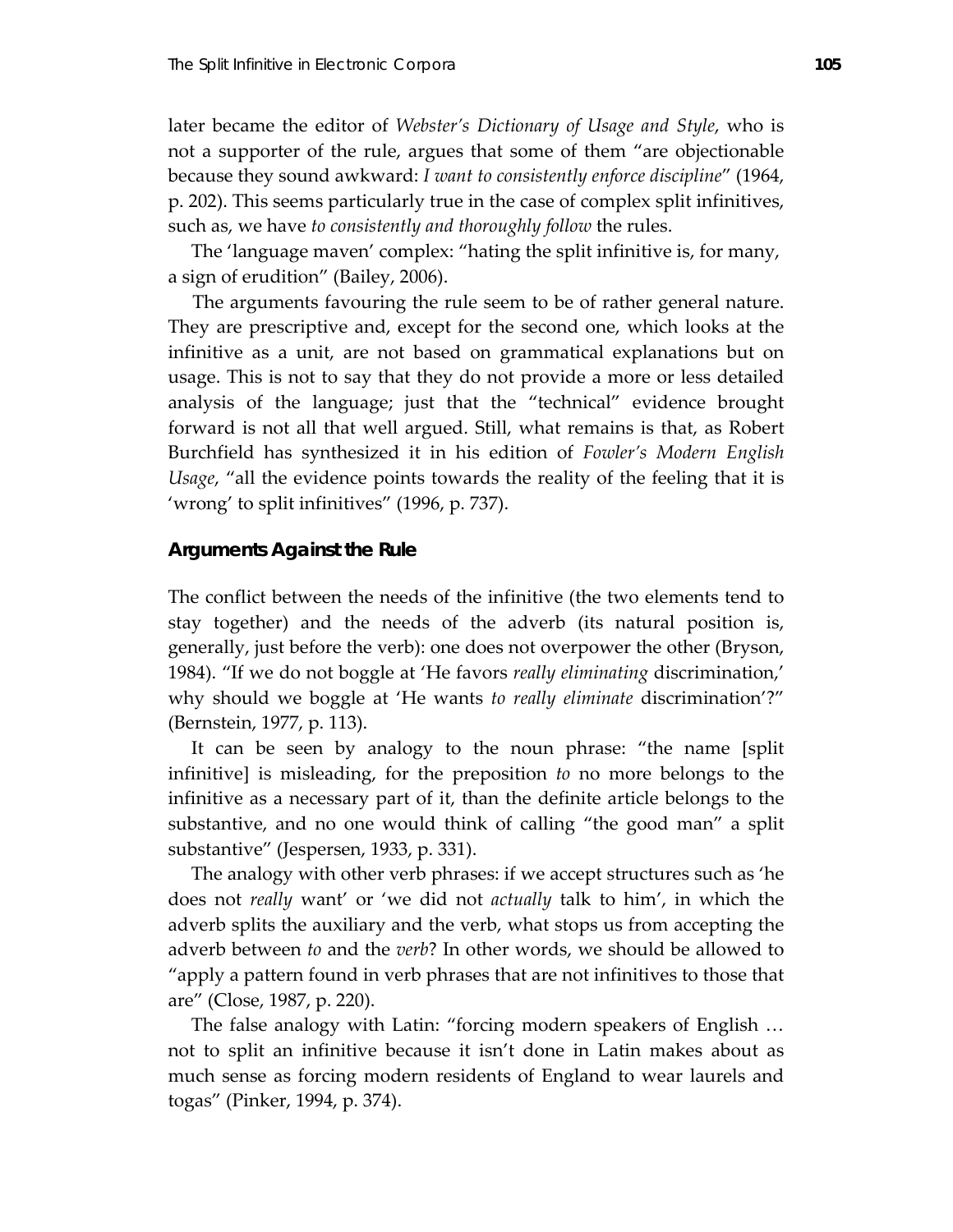The stylistic argument: "the effort to avoid the split infinitive at all costs has possibly resulted in more bad writing than the split infinitive itself" (Hacker, n.d.). Strict adherence to the rule makes it "by no means unusual to detect awkward and unidiomatic usage", such as "She was forced *apologetically* to interpose a question at this point" (Quirk, 1985, p. 497).

 The rhythm of English: "*To boldly go* has one big thing in its favour. It is following the natural rhythm of English." (Crystal, 2003, p. 195). A similar view was expressed three decades earlier by American grammarian Roy H Copperud: "The acceptability of a split infinitive depends only on whether it damages the rhythm or meaning of the sentence." (1964, p. 201).

 Passing the 'prove your version right' ball to the other camp: the view shared by most grammarians that "there is no reason in logic or grammar for avoiding the split infinitive" (Cutts, 1995, p. 96) brings little to the debate, only asking the other side to prove its version correct.

 Compound verbs: verbs such as *to undertake* or *to overthrow* can be seen as nothing more than split infinitives, so why not use the latter? (S. Leacock, quoted in Crystal, 2003, p. 195). However, when the initial verbs were modified into compound verbs (e.g., *to throw over* becomes *to overthrow*), they took on a new meaning.

 The more general argument on whether *to* belongs to the infinitive or the preceding verb: "the phenomenon here described may be taken as evidence of the fact that *to* is often felt as belonging more closely to the preceding verb than to the infinitive … *His book will sell well, it's bound to*" (Jespersen, 1933, p. 332). If it belongs to the preceding verb, than there should be no problem splitting *to* from the infinitive form.

 Those who oppose the rule base their arguments on a detailed analysis of the language, considering the split infinitive as part of the wider question of "which, of several positions in a sentence, an adverbial can acceptably occupy" (Close, 1987, p. 218), or presenting it by analogy to other grammatical structures, such as noun or verb phrases. They also warn us that, although the 'do not split' rule cannot be supported in English, it has been *artificially* extended to other verb structures, such as *have + past participle* or *be + past participle*: "to have *just* heard … to be *mortally* wounded" (Fowler, 1965, p. 581). Last but not least, they also employ a slightly different version of the main argument brought forward by those favouring the rule, noting the awkwardness caused by avoiding splits: "rigid adherence to a policy on non-splitting can sometimes lead to unnaturalesness or ambiguity" (Burchfield, 1996, p. 737).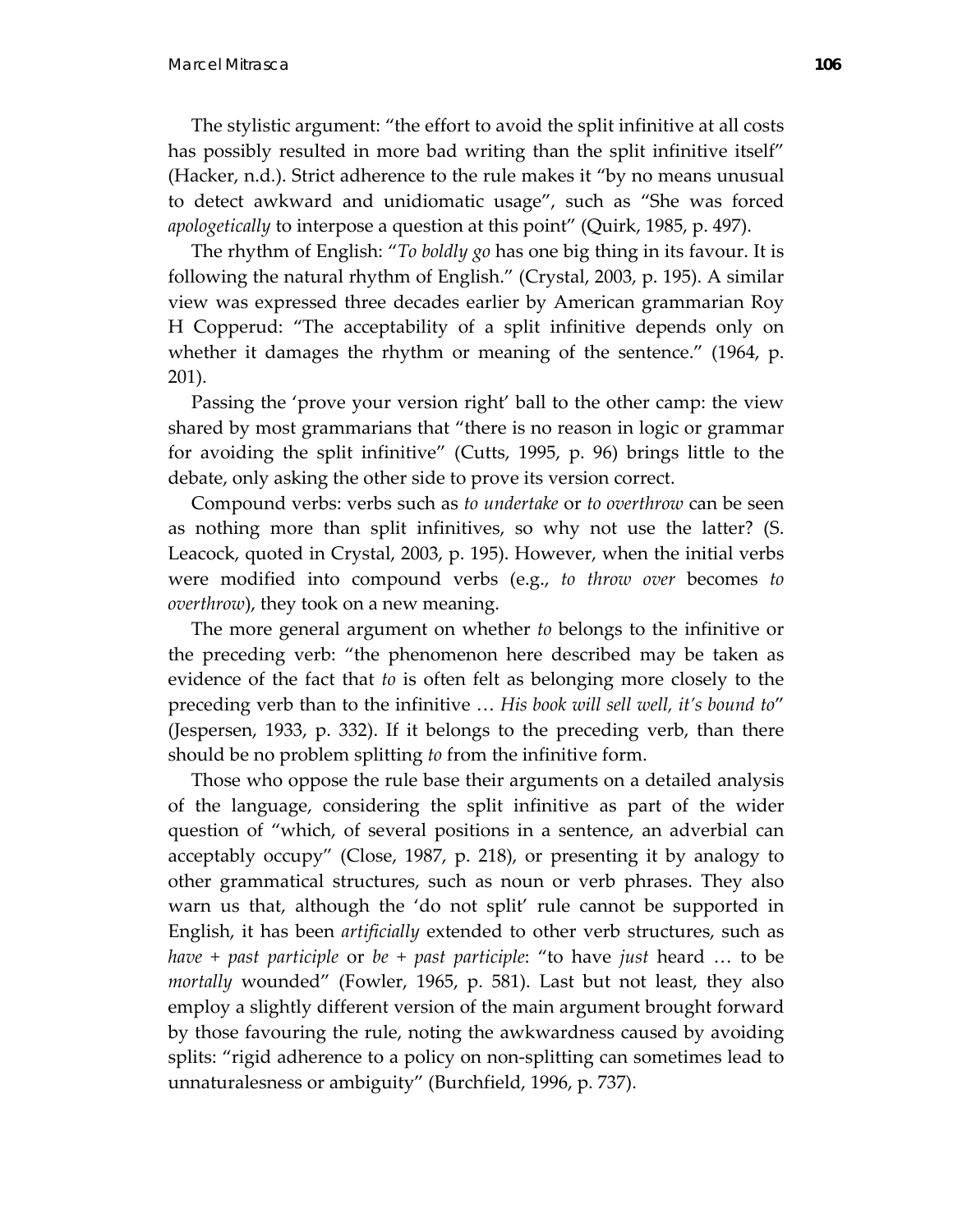It is somehow strange that, although the number and the quality of arguments against the 'do not split an infinitive' rule outweigh those in favour of the rule, the split infinitive's dual image remains so overwhelming. The biggest difference between the two camps is that, whilst one insists that split infinitives should be avoided at all times, the other is more flexible, noting that there are three types of splits: justified, ambiguous, as well as those who should be avoided (Garner, 2003, p. 743‐ 744).

 Having reviewed the origins of the split infinitive, the history of the "never split an infinitive" rule (Essay writing, 2007), as well as the arguments in favour and against the rule, it is time to move on to its occurrence in language corpora.

### **THE PRESENT STUDY**

### **Purpose and Methodology**

This paper presents a corpus‐based study of the frequency of split infinitives. It searches three corpora: the Brown Academic List (1 million words, based on the Corpus Concordance English tool in Lextutor), the British National Corpus (100 million words), and the Corpus of Contemporary American English (400+ million words). It also uses the "meta-corpus" commonly known as Google. Its main purpose is to identify the most often recurring splitters (words that come between *to* and *the verb*) and whether there are any patterns in their use.

 In his PhD dissertation, Mohammed Albakri compares use and usage of language in two American newspapers, the *New York Times* and *USA Today*. He analyzes occurrences that go against the main rules of good writing and concludes that *USA Today* is more open to using "bad" usages/features. As for the split infinitive, Albakri notes "the split infinitive occurs approximately 6% of all infinitive constructions in *NYT* and almost 10% of all infinitive constructions in *USA Today*. … Most of the tokens for the split infinitive in both newspapers are infinitives split by an adverb and only 5 infinitives split by the negator *not* in *USA Today*" (2005, p. 145). He also argues that the typical adverbs used are circumstantial adverbs of manner (e.g., *significantly*) and that the use of the split infinitive seems to be motivated by a communicative need for emphasis (p. 146).

 With regard to analyzing the split infinitive, one difference between this paper and Albakri's study resides in the fact that he was able to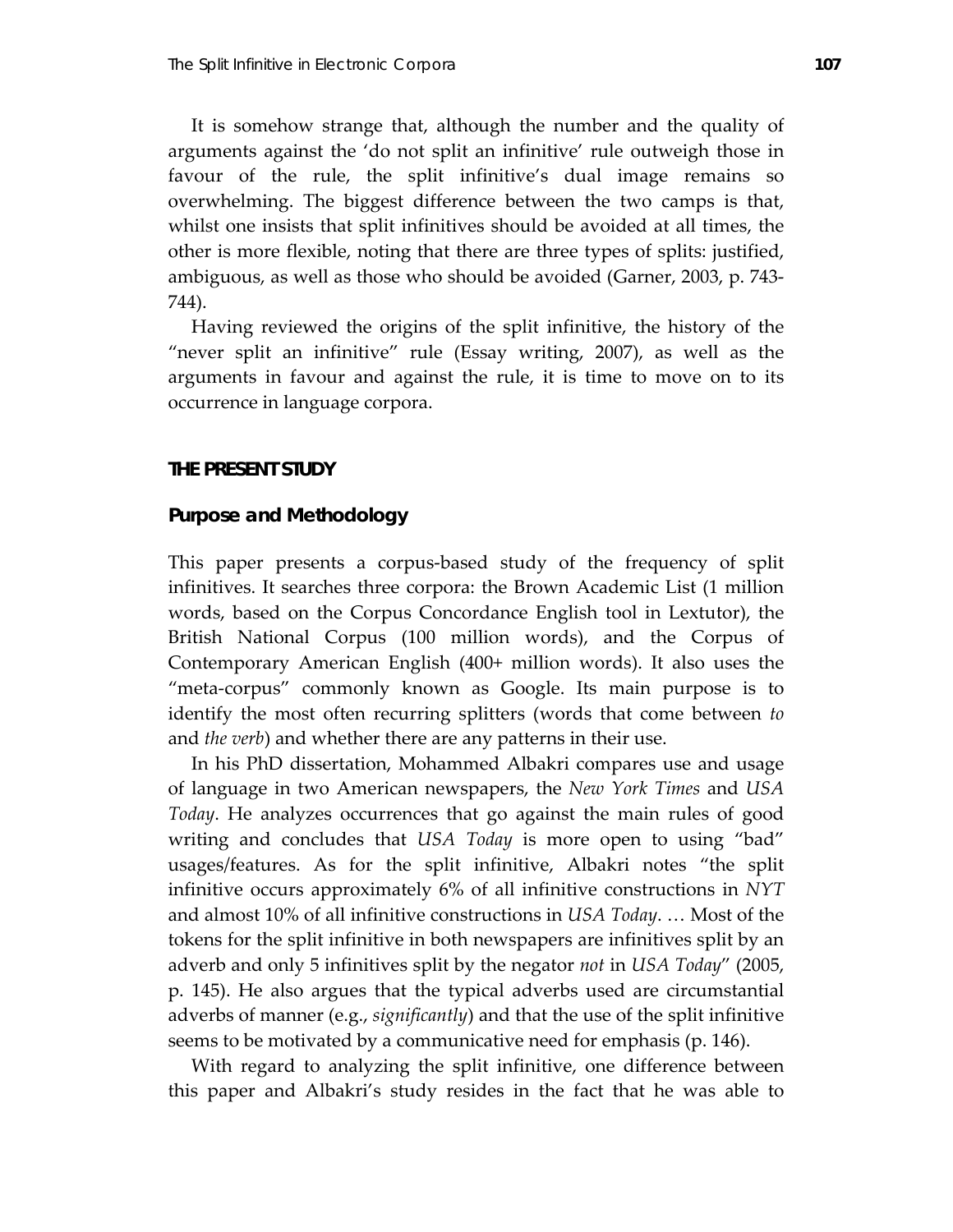identify an overall percentage for the use of split infinitives in all infinitive constructions. Because the corpora analyzed in here are much bigger than those searched by Albakri, it is unrealistic to find out the overall percentage. As the verbs that accept splitting seem to differ based on a number of criteria, which will be analyzed in detail in a coming paper, only an estimate will be provided in this paper.

 Since most splitters are adverbs, the methodology employed focuses on searching for the occurrence of  $to + adverb + verb$ . The adverbs were chosen by this author based on their frequency as well as based on the bibliography consulted on the split infinitive. The British National Corpus and the Corpus of Contemporary American English seemingly have the tools required in order to identify the exact number of split infinitives. For both of them, it is possible to choose the verb in its infinitive or base form and thus avoid other splits, such as *to actually being*. The problem is that, for whatever reasons, the system is unable to identify all instances of split infinitives. For example, a search for *to not only* on the BNC identifies 23 entries (Figure 3). A search for *to not only + verb infinitive* identifies 1 entry (Figure 1); a search for *to not only + verb base* identifies 6 entries, all of them split infinitives (Figure 2); finally, a manual search identifies 10 split infinitives (Figure 3).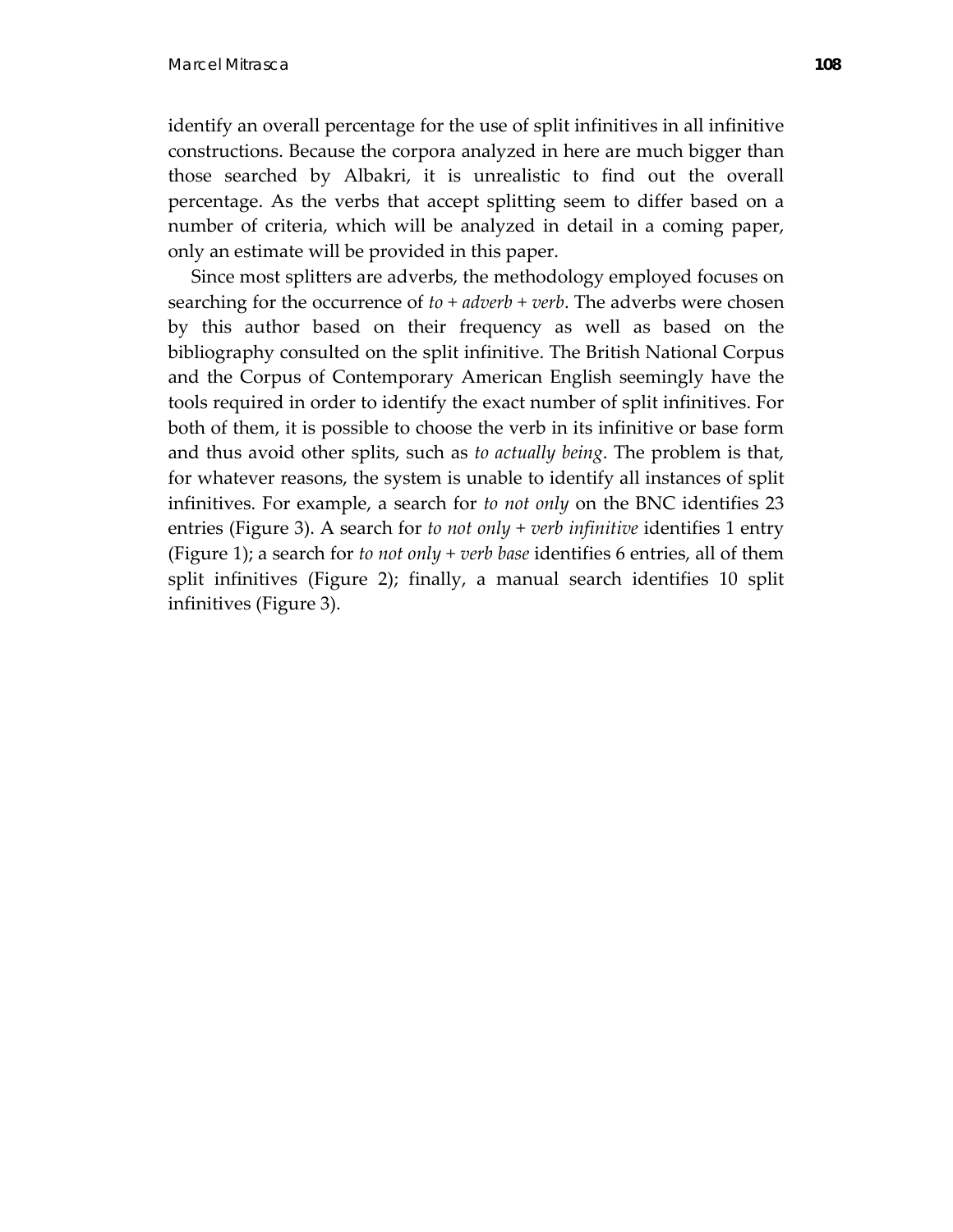

# **Figure 1. Search results for 'to not only <sup>+</sup> verb infinitive' on BNC**

| <b>DISPLAY</b>                                                 |   |   | <b>CONTEXT</b>          | TOT <b>N</b> |
|----------------------------------------------------------------|---|---|-------------------------|--------------|
| <b>OLIST COMPARE WORDS</b><br>CHART                            |   | П | TO NOT ONLY REDUCE      |              |
| <b>SEARCH STRING</b>                                           | 2 | П | TO NOT ONLY PUSH        |              |
| WORD(S)<br>to not only [vvb*]<br>CONTEXT                       |   |   | TO NOT ONLY PROVIDE     |              |
| <b>POS LIST</b><br>2                                           | 4 | П | TO NOT ONLY MAINTAIN    |              |
| verb.BASE<br>$\overline{\phantom{a}}$<br>2<br>RANDOM<br>SEARCH |   |   | TO NOT ONLY DETERMINE   |              |
| <b>RESET</b>                                                   | 6 | П | TO NOT ONLY CONSOLIDATE |              |
| SECTIONS <b>SHOW</b>                                           |   |   | <b>TOTAL</b>            |              |

**Figure 2. Search results for 'to not only <sup>+</sup> verb base form' on BNC**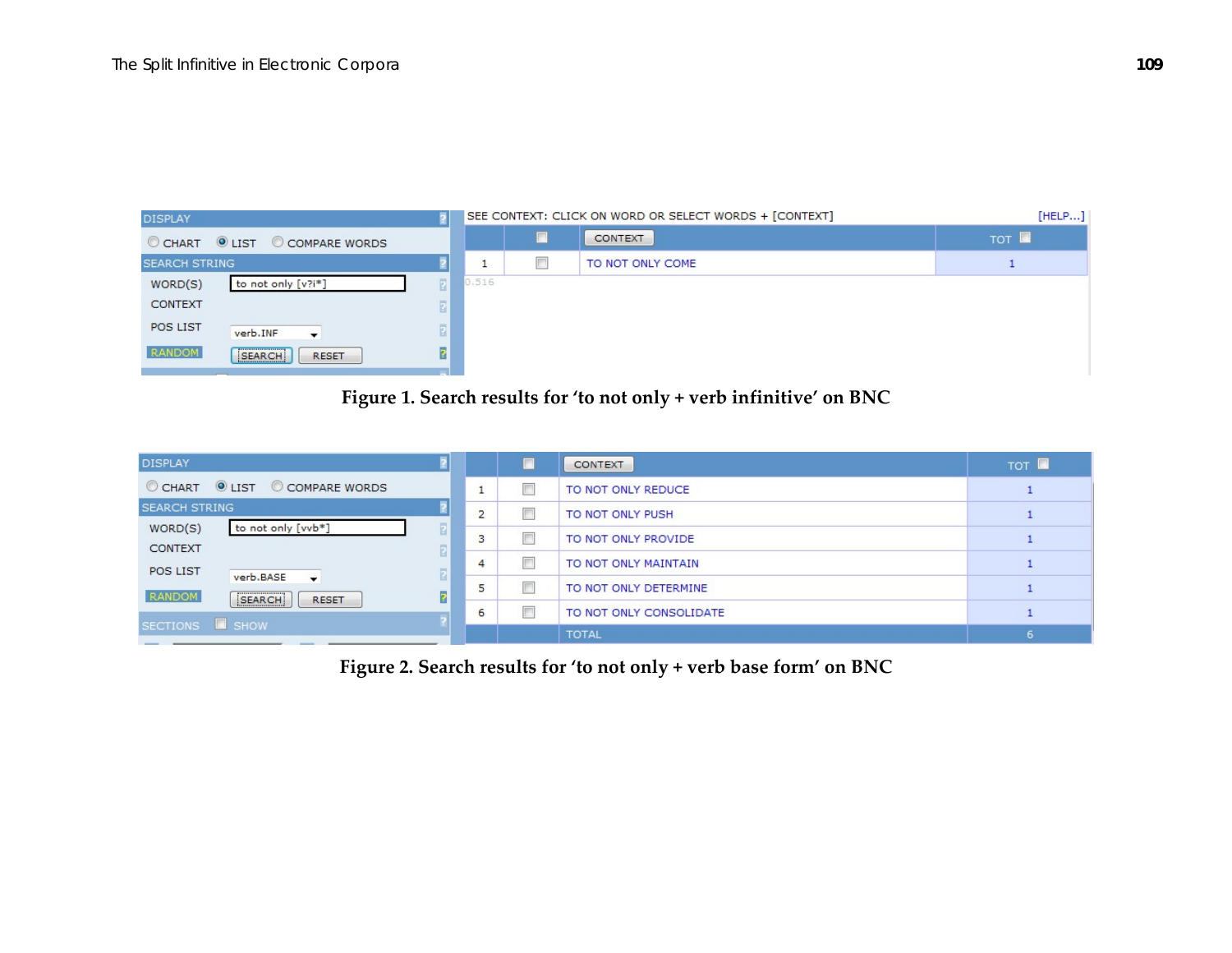$\overline{\mathbb{R}^3}$ TO NOT ONLY  $23<sup>°</sup>$  $\mathbf{1}$  $0.563$ 

|                |            | <b>KEYWORD IN CONTEXT (KWIC)</b> | More information                                                                                                                     |
|----------------|------------|----------------------------------|--------------------------------------------------------------------------------------------------------------------------------------|
|                |            |                                  |                                                                                                                                      |
| 1              |            | KE2 S conv                       | was heaving I tried to park by the erm garden centre, but to not only were there people all parked there, there was a great art      |
| $\overline{2}$ | JSC.       | S courtroom                      | five as a defence and your Lordship to do that would of had to not only set aside the counterclaim as a set off, but also to set a   |
| 3              | <b>KJS</b> | S brdcast discussn               | the way I see it going is that the E C will expand to not only Lithuania about being but also other, other, er forms of Soviet Repi  |
| $\overline{4}$ | <b>KLY</b> | S_speech_scripted                | Ps to mount a campaign to pressurize the government into providing adequate funding to not only maintain, but to improve mu          |
| 5              | <b>FML</b> | S unclassified                   | come from. So then you we can tighten in on the site to not only a place actually on the site but how far down they came from        |
| 6              | K1N        | W_news_script                    | it works. Both Steve and Pete hope that their tape brings relief to not only Multiple Sclerosis sufferers, but to anyone who want:   |
|                | AHG        | W_newsp_brdsht_nat_arts          | say, Venetia was a woman of unusual quality, as is testified to not only by her ability to make two such disparate figures as As     |
| 8              | <b>B03</b> | W newsp other report             | speech, Mr. Malone spoke of the effort his team had made "to not only consolidate our work in this constituency, but to improv       |
| 9              | CK3        | W_pop_lore                       | we have not left it to late. In this series I hope to not only provide you with a list of the endangered animals, but also some fase |
|                |            | 10 CHB W_pop_lore                | &equo says Ed. The group are also computer buffs on a mission to not only push out musical frontiers but combine the whole t         |
|                |            | 11 FBN W pop lore                | ) towards the core. Once this happens, the medium is said to not only reduce ammonia/nitrite to nitrate, but go one step furthe      |
|                | 12 FR2     | W_ac_soc_science                 | economy for the growing rural population. Furthermore, these changes have spread to not only the more isolated areas but alse        |
|                | 13 HPU     | W ac soc science                 | society might look like is closely, one might say intimately, related to not only the phenomena but also the data relevant to thos   |
|                | 14 AR9     | W non ac humanities arts         | very large and well-patronized pub, The Green Man. They open on to not only the main thoroughfares but also narrow alleys lik        |
|                | $15$ CB9   | W_non_ac_humanities_arts         | throughout India the right-angled Swastika is ever present. Human psychology is reducible to not only the constituents of the at     |
|                | 16 H83     | W non ac soc science             | schema aesthetic begin to affect the total context of a work and start to not only direct attention but also change the way in whi   |
|                |            | 17 HCD W non ac soc science      | of research in everyday teaching, I am sure that it would lead to not only an improvement in the status of teachers but also act     |
|                | 18 FAH     | W_commerce                       | sells to the widest possible market. To do this, it has to not only come up with single products but be able to place them in prod   |
|                |            | 19 FEW W commerce                | . In many analyses of the labour markets, temporary working is referred to not only as a " non-standard " form of employment         |
|                |            | 20 HHV W hansard                 | outcome? Mr. Sainsbury I entirely agree that a successful outcome is important to not only the British and European economie:        |
|                |            | 21 HHX W hansard                 | the Scottish agricultural scene. Under the MacSharry proposals Scotland would suffer disproportionately to not only other EC co      |
|                |            | 22 A0C W misc                    | sustained use cutlery receives in the catering industry. Price recommends all caterers to not only determine the micron thickne      |
|                |            | 23 GXG W misc                    | : New sources of sand, gravel and crushed rock will be needed to not only to meet the demand in Mid Wales, but adjoining area        |

**Figure 3. Search results for 'to not only' on BNC**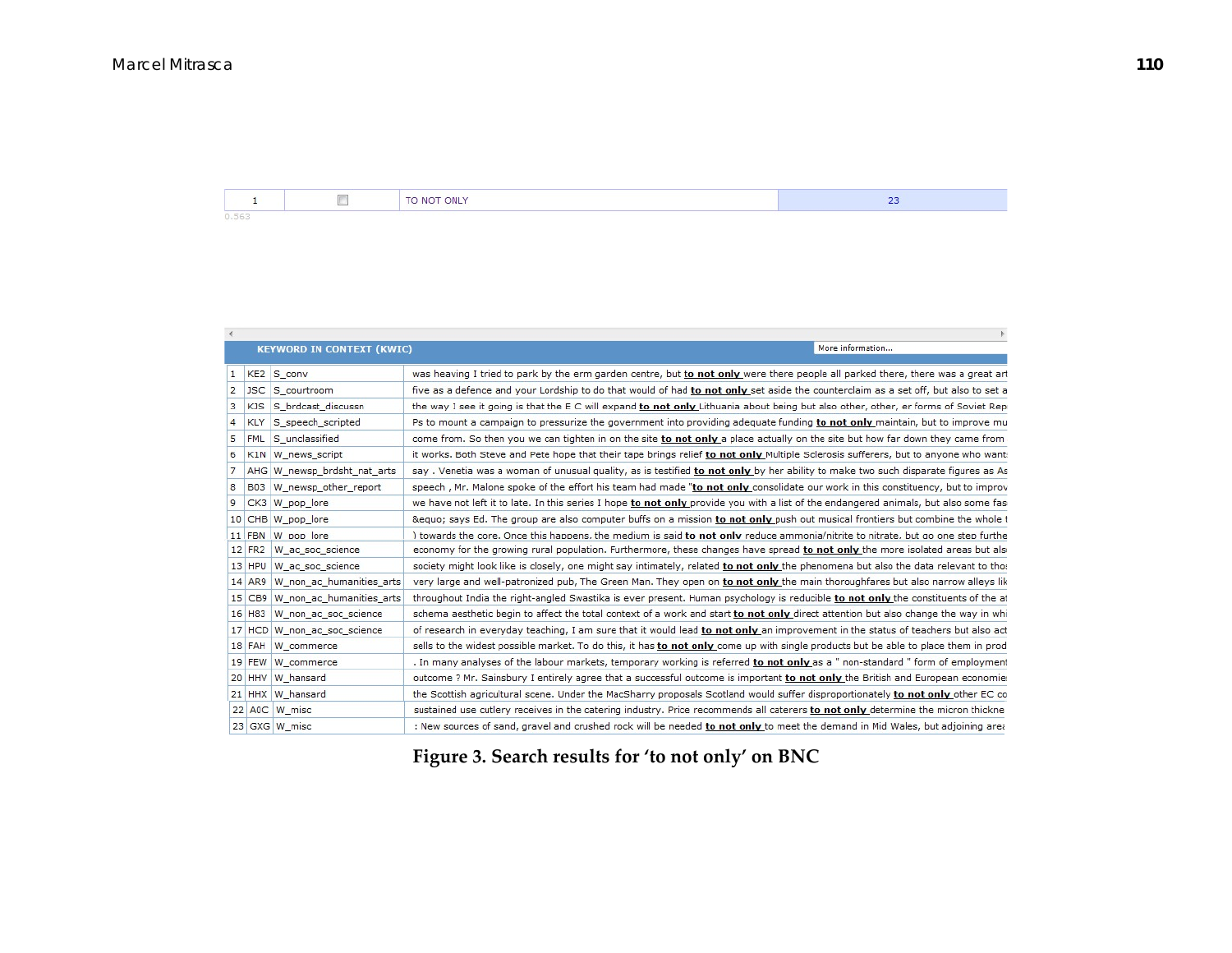Furthermore, the *to+adverb+verb* search is also unable to identify instances where there are two adverbs acting as a split, such as *to only just go* or "food, water, waste, and sanitation will likely be more challenged **to rapidly**, capably, and effectively perform the same duties<sup>"5</sup>. Whenever spotted, such instances are counted as split infinitives for the first adverb. Because of the two reasons, one has to prioritize the manual search. Whilst this can be done easily for *to+adverb* combinations that do not retrieve a high number of entries, what should one do in the case of those for which there are hundreds of entries? Such entries will be analyzed in three steps: first, a keyword search including *to* and an *adverb*; second, a 'manual' search for the verbs in the infinitive following the adverb; and third, a percentage indicator, called relevance rate, is calculated by dividing the second number to the first one.

Number of split infinitives *to + adverb + verb*

Relevance rate =

 $\overline{a}$ 

Number of occurrences for *to + adverb*

Figure 3 shows the results for the *to+not only* search on the BNC:

- The number of occurrences for *to + not only* is 22
- The number of split infinitives is 10 (lines 2, 4, 8, 9, 10, 11, 16, 18, 22, 23)
- The relevance rate is 10/22, namely 45%

 The relevance rate is an indicator that allows us to overcome the BNC and CCAE search engines' difficulty in identifying the number of occurrences in which an adverb acts as an infinitive splitter. It does not give an exact number of instances but it comes really close to it. It is useful particularly in cases where the number of entries retrieved by the system for *to+adverb* is high. It also allows for an informed estimate when analyzing Google as a language corpus.

 As a convention, each *to+adverb* combination that generates less than 100 entries will be counted manually and a number will be inserted in Table #1. For those that go over 100, a simplification mechanism will be used. The rate is calculated based on the first 30 entries. For example, the search for *to actually* in the CCAE returns 3085 entries; then, a manual

<sup>5</sup> CCAE, search for *to rapidly*, entry #11, retrieved on November 27, 2009.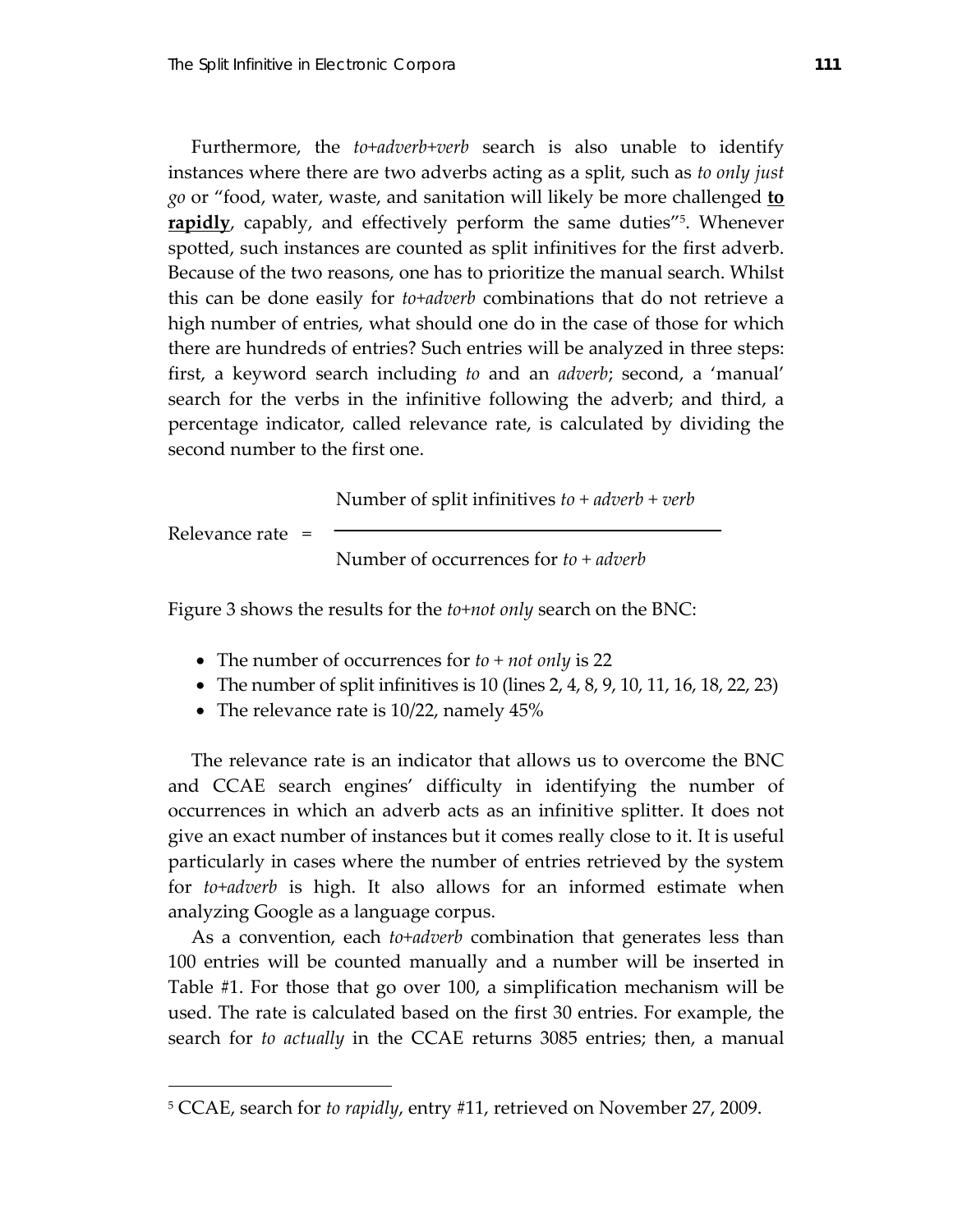count shows that 29 out of the first 30 entries contain a split infinitive; as a result, the relevance rate is 29/30 or 97%. We have to note that the rate remains an approximation. The relevance rate will be inserted in Table #1. This means that whenever there is a number in Table #1, it signifies the exact number of occurrences, whereas a percentage indicates the relevance rate that multiplied with the number of to+adverb occurrences gives us the approximate number of occurrences for the adverb acting as an infinitive splitter. To make sure that there are no other words between *to* and the *adverb*, the "this exact wording or phrase" option in the Advanced Search Menu was used when searching in Google.

 In order to see how language use changes in the short term (meaning months), the Google meta‐corpus was searched three times: first in February 2009, second in June, and third in November 2009, each time adding more adverbs. The BNC and CCAE were analyzed again in February and November 2009. Whilst there was no difference for BNC, the numbers obtained for CCAE in November were slightly differed because the corpus has been updated with an extra 15 million words.

 Some of the adverbs used in the search are based on Burchfield's (1996, p. 738) and Copperud's (1964, p. 202) suggestions. Others were selected based on results provided by the *to+adverb+verb* search in CCAE, presented as Table #3. A total of 80 adverbs were checked. Since the main aim was to identify the kind of adverbs that act as splitters, some of those that returned a negligible number of instances were dropped (e.g., *proudly*, *surely*), so that in the end only 70 adverbs are analyzed in detail. The search results are presented in Table #1.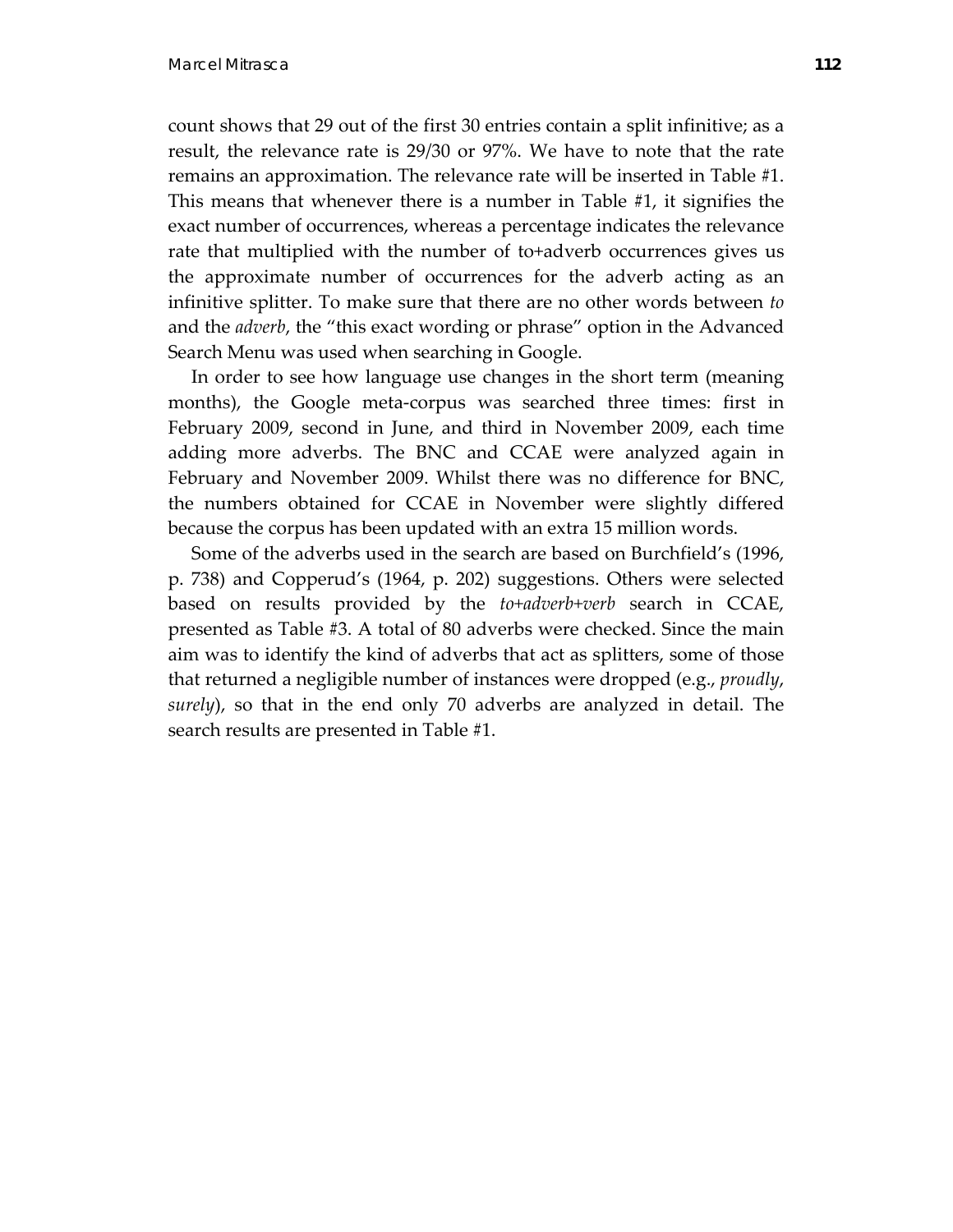| <b>Source</b>   | Lextuto<br>(Brown Corpus) | <b>British National</b><br><b>Corpus</b> | <b>Corpus of Contemporary</b><br><b>American English</b> | <b>Google Advanced</b><br>Search - Feb | <b>Google Advanced</b><br>Search - Nov. |
|-----------------|---------------------------|------------------------------------------|----------------------------------------------------------|----------------------------------------|-----------------------------------------|
| <b>Adverbs</b>  |                           |                                          |                                                          |                                        |                                         |
| to absolutely   | 0                         | 15                                       | 102                                                      | n.a.                                   | 768,000                                 |
| $+$ verb        |                           | 4                                        | 67%                                                      |                                        | 40%                                     |
| to accidentally | 0                         |                                          | 27                                                       | n.a.                                   | 1,060,000                               |
| $+$ verb        |                           |                                          | 26                                                       |                                        | 83 %                                    |
| to actually     |                           | 694                                      | 3,085                                                    | 28,600,000                             | 43,800,000                              |
| $+$ verb        |                           | 90 %                                     | 97 %                                                     | 97 %                                   | 93 %                                    |
| to adequately   | 0                         | 21                                       | 449                                                      | 7,060,000                              | 4,430,000                               |
| $+$ verb        |                           | 21                                       | 100 %                                                    | 97 %                                   | 96%                                     |
| to always       | 0                         | 69                                       | 914                                                      | 15,400,000                             | 13,000,000                              |
| $+$ verb        |                           | 62                                       | 100 %                                                    | 80 %                                   | 77 %                                    |
| to at least     | 4                         | 5                                        | 1,778                                                    | 108,000,000                            | 20,600,000                              |
| $+$ verb        | $\boldsymbol{0}$          | 4                                        | 57 %                                                     | 7 %                                    | 7 %                                     |
| to better       | $\boldsymbol{0}$          | 300                                      | 3416                                                     | n.a.                                   | 34,400,000                              |
| $+$ verb        |                           | 17%                                      | 70%                                                      |                                        | 23%                                     |
| to boldly       | 0                         | 12                                       | 49                                                       | 432,000                                | 1,220,000                               |
| $+$ verb        |                           | 12                                       | 44                                                       | 97 %                                   | 100 %                                   |
| to briefly      | $\mathbf{0}$              | 24                                       | 138                                                      | n.a.                                   | 1,350,000                               |
| $+$ verb        |                           | 16                                       | 90 %                                                     |                                        | 80 %                                    |
| to calmly       | 0                         | $\mathfrak{Z}$                           | 31                                                       | n.a.                                   | 123,000                                 |
| $+$ verb        |                           | 3                                        | 29                                                       |                                        | 87 %                                    |
| to carefully    | $\boldsymbol{0}$          | 33                                       | 350                                                      | 4,800,000                              | 3,510,000                               |
| $+$ verb        |                           | 23                                       | 90 %                                                     | 93 %                                   | 90 %                                    |
| to clearly      | $\boldsymbol{0}$          | 28                                       | 263                                                      | n.a.                                   | 4,240,000                               |
| $+$ verb        |                           | 20                                       | 93 %                                                     |                                        | 73 %                                    |
| to completely   |                           | 87                                       | 680                                                      | 15,800,000                             | 9,080,000                               |
| $+$ verb        |                           | 80                                       | 100 %                                                    | 87 %                                   | 97 %                                    |
| to consistently | $\overline{0}$            | 12                                       | 160                                                      | 2,300,000                              | 2,040,000                               |
| $+$ verb        |                           | 10                                       | 93 %                                                     | 87 %                                   | 90 %                                    |
| to constantly   | 0                         | 29                                       | 357                                                      | n.a.                                   | 3,150,000                               |

# **Table 1.** The Occurrence of Split Infinitives in Language Corpora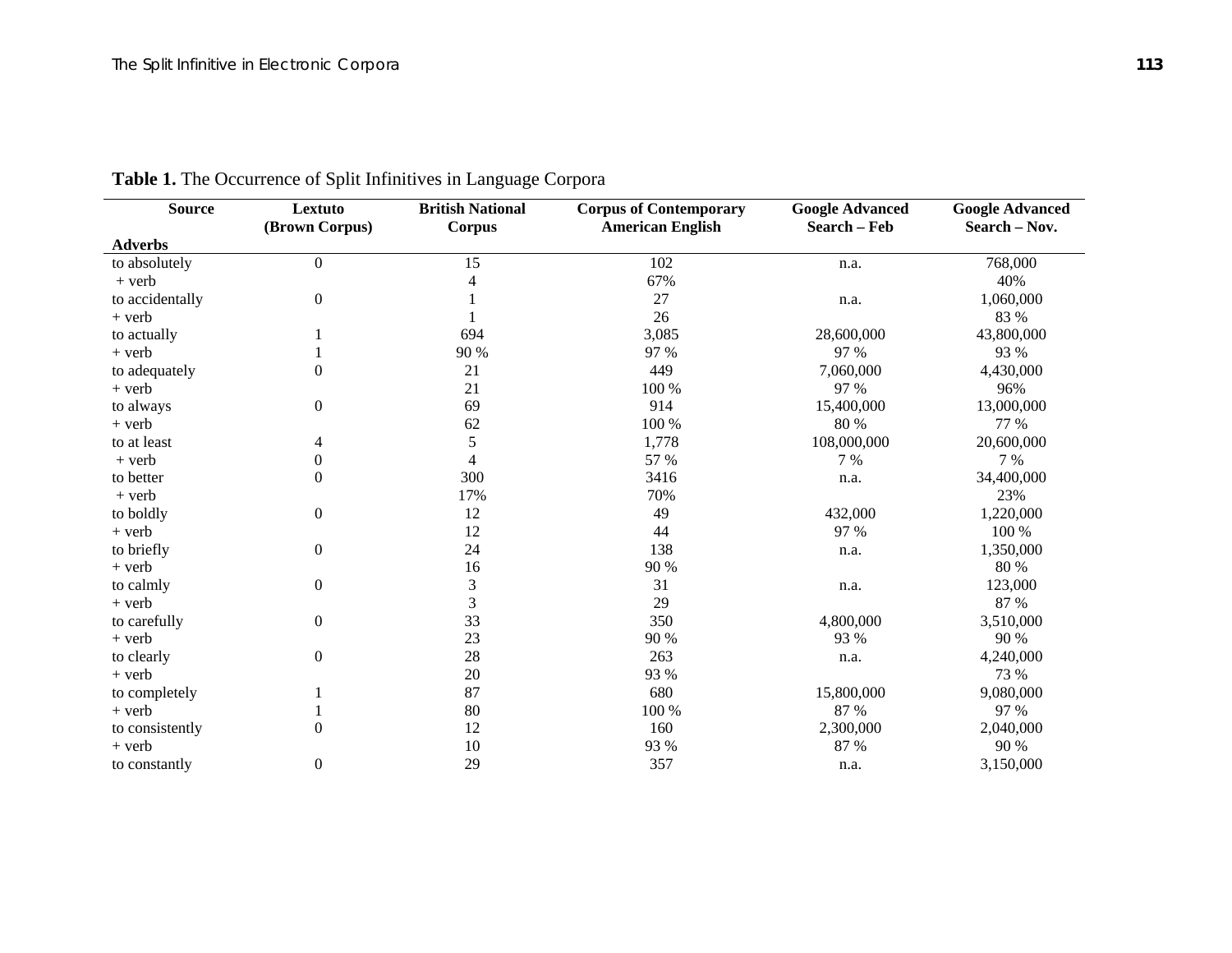| $+$ verb            |                  | 22             | 97 %  |                         | 97 %       |
|---------------------|------------------|----------------|-------|-------------------------|------------|
| to easily           | $\boldsymbol{0}$ | 15             | 295   | n.a.                    | 42,900,000 |
| $+$ verb            |                  | 11             | 97 %  |                         | 100 %      |
| to effectively      | $\boldsymbol{0}$ | 33             | 803   | n.a.                    | 3,990,000  |
| $+$ verb            |                  | 32             | 100%  |                         | 97%        |
| to effortlessly     | $\boldsymbol{0}$ |                | 13    | n.a                     | 376,000    |
| $+$ verb            |                  |                | 10    |                         | 90 %       |
| to enthusiastically | $\boldsymbol{0}$ | $\overline{c}$ | 8     | n.a.                    | 74,900     |
| $+$ verb            |                  | $\overline{2}$ | 8     |                         | 83 %       |
| to entirely         | $\boldsymbol{0}$ | 9              | 48    | 607,000                 | 805,000    |
| $+$ verb            |                  | 5              | 25    | 37 %                    | 37 %       |
| to even             | 3                | 348            | 3051  | 28,300,000              | 41,500,000 |
| $+$ verb            |                  | 57%            | 53 %  | 33 %                    | 17 %       |
| to eventually       | $\mathbf{0}$     | 44             | 484   | n.a.                    | 2,950,000  |
| $+$ verb            |                  | 35             | 100 % |                         | 97 %       |
| to ever             | $\boldsymbol{0}$ | 70             | 1,132 | 19,300,00               | 9,080,000  |
| $+$ verb            |                  | 42             | 93 %  | 60 %                    | 43 %       |
| to finally          | $\boldsymbol{0}$ | 61             | 979   | 13,200,000              | 11,400,000 |
| $+$ verb            |                  | 57             | 100 % | 97 %                    | 90 %       |
| to frequently       | $\boldsymbol{0}$ | 13             | 64    | 5,510,000               | 2,310,000  |
| $+$ verb            |                  | 5              | 32    | Irrelevant <sup>6</sup> | Irrelevant |
| to fully            | $\boldsymbol{2}$ | 157            | 1,558 | 36,400,000              | 43,600,000 |
| $+$ verb            | 1                | 97%            | 87 %  | 87 %                    | 87 %       |
| to fundamentally    | $\mathbf{0}$     | 3              | 97    | n.a.                    | 867,000    |
| $+$ verb            |                  | $\overline{2}$ | 92    |                         | 83%        |
| to further          | 12               | 895            | 3,335 | 73,100,000              | 69,000,000 |
| $+$ verb            | 4                | 32%            | 57 %  | 60 %                    | 53 %       |
| to gradually        |                  | 21             | 228   | 2,110,000               | 1,760,000  |
| $+$ verb            |                  | 19             | 100 % | 97 %                    | 100 %      |

6 The number of entries for 'to frequently' is somehow irrelevant because most of them are of the type *to Frequently Asked Questions*, most likely because each FAQ section is presented as a separate webpage and because they are usually presented as the webpage name/title and thus Google's search algorithm gives them priority.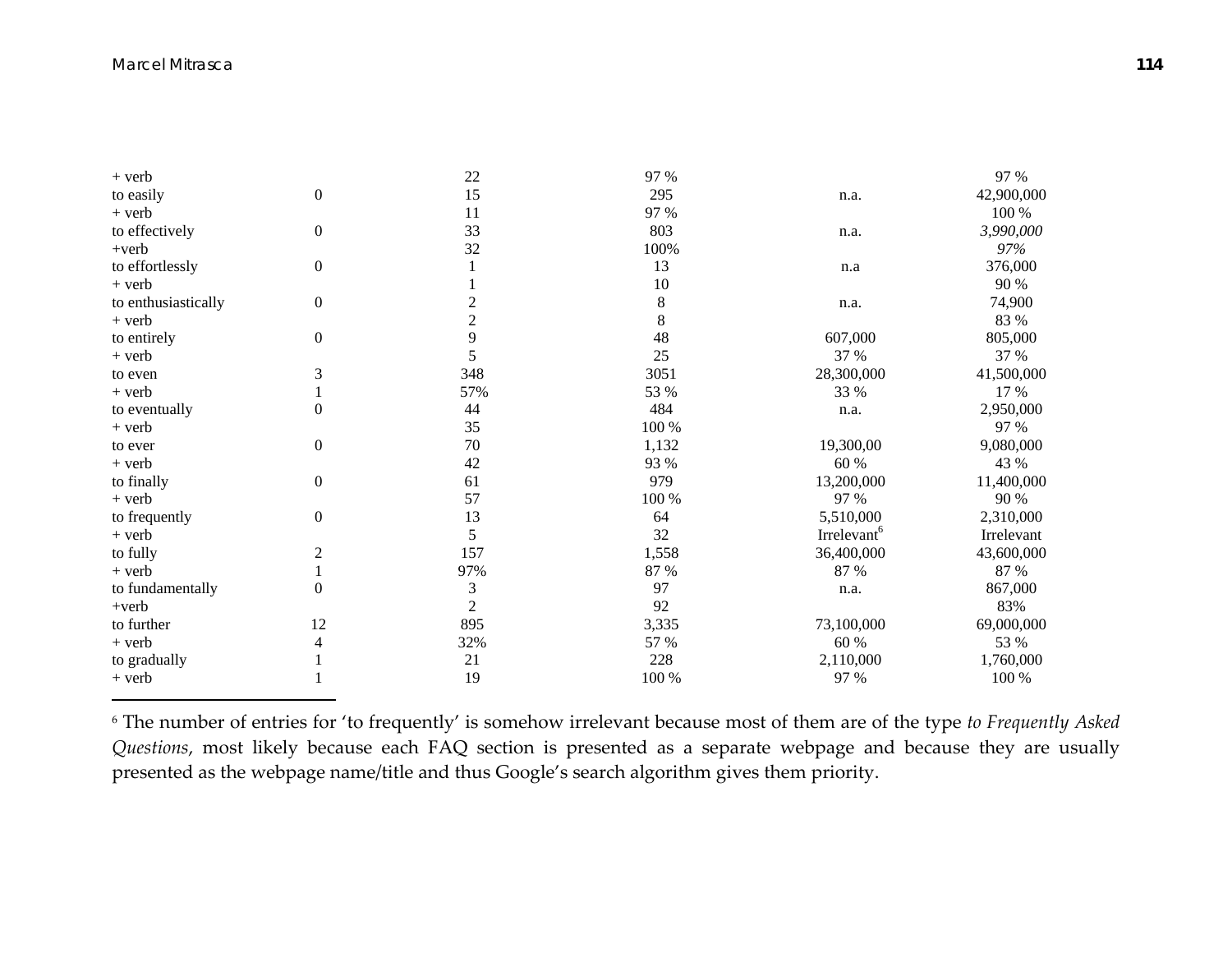| to happily          | $\boldsymbol{0}$ | $\overline{c}$   | 28    | 207,000    | 233,000                 |
|---------------------|------------------|------------------|-------|------------|-------------------------|
| $+$ verb            |                  | $\overline{c}$   | 15    | 17 %       | 17 %                    |
| to hardly           | $\boldsymbol{0}$ | 6                | 14    | 156,000    | 132,000                 |
| $+$ verb            |                  | $\overline{c}$   | 12    | 27 %       | 10 %                    |
| to immediately      | $\boldsymbol{0}$ | 22               | 405   | 11,700,000 | 11,300,000              |
| $+$ verb            |                  | 15               | 97 %  | 97 %       | 94 %                    |
| to instead          | $\boldsymbol{0}$ |                  | 61    | 985,000    | 930,000                 |
| + verb              |                  |                  | 35    | 60 %       | $0\%$ <sup>7</sup>      |
| to just             | 5                | 917              | 7,617 | 62,800,000 | 101,000,000             |
| $+$ verb            |                  | 94 %             | 57 %  | 25-50 %    | 23 %                    |
| to kindly           | $\boldsymbol{0}$ | 6                | 10    | n.a.       | 520,000                 |
| $+$ verb            |                  | $\mathfrak{Z}$   | 9     |            | 70 %                    |
| to kind of          | $\boldsymbol{0}$ | $\theta$         | 1391  | n.a.       | 91,000,000              |
| $+$ verb            |                  |                  | 97%   |            | 50% to 83% <sup>8</sup> |
| to methodically     | $\boldsymbol{0}$ | $\boldsymbol{0}$ | 20    | n.a.       | 74,900                  |
| $+$ verb            |                  |                  | 21    |            | 87 %                    |
| to moderately       | $\boldsymbol{0}$ | 13               | 65    | n.a.       | 808,000                 |
| $+$ verb            |                  | $\Omega$         | 6     |            | 7 %                     |
| to more than double | $\boldsymbol{0}$ | 14               | 81    | 643,000    | 503,000                 |
| $+$ verb            |                  | 14               | 79    | 97 %       | 97 %                    |
| to more than triple | $\boldsymbol{0}$ | $\Omega$         | 16    | 68,800     | 60,100                  |
| + verb              |                  |                  | 16    | 100 %      | 100 %                   |
| to nearly           | $\mathfrak{2}$   | 205              | 1,307 | 31,500,000 | 7,930,000               |
| $+$ verb            | 0                | 7%               | 3 %   | 20 %       | 17 %                    |
| to never            | $\boldsymbol{0}$ | 20               | 624   | 10,500,000 | 7,380,000               |
| + verb              |                  | 10               | 90 %  | 60 %       | 67 %                    |
| to not              |                  | 192              | 4381  | 71,800,000 | 53,600,000              |

7 There is no *to instead <sup>+</sup> verb* split infinitive among the first 30 entries. However, the relevance rate goes as high as 40 % inside some of the next lots of 30 entries.

 $^{\rm 8}$  The first entries are somehow biased because of advertising for a song called Kind of Blue. On the following 30-entry slots, the relevance rate increases by around 50%.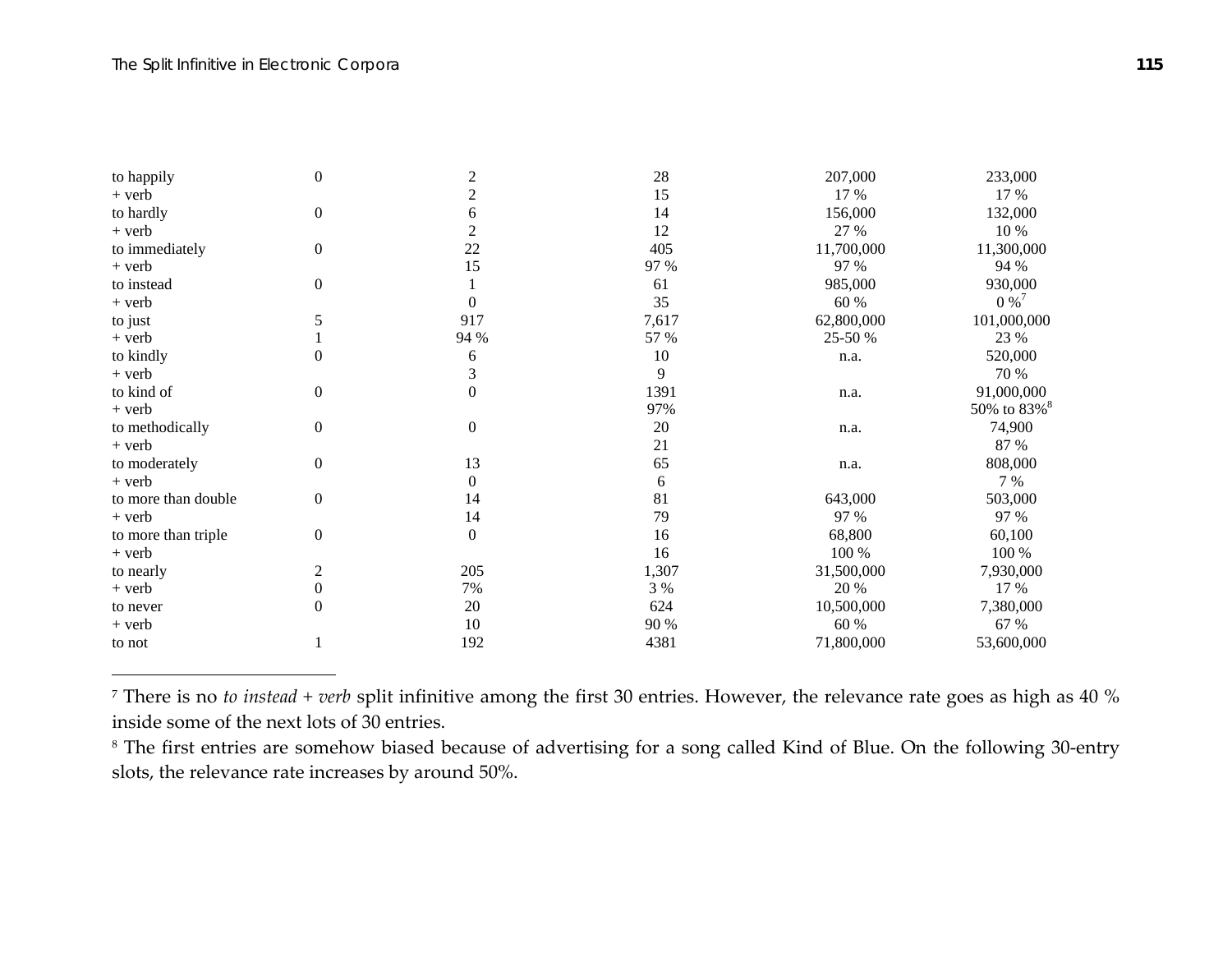| $+$ verb        |                  | 53%            | 93 %  | 67 %       | 70 %                 |
|-----------------|------------------|----------------|-------|------------|----------------------|
| to not only     |                  | 23             | 542   | 8,540,000  | 6,340,000            |
| $+$ verb        |                  | 10             | 90 %  | 57 %       | 73 %                 |
| to occasionally | $\mathbf{0}$     | 8              | 98    | 847,000    | 746,000              |
| $+$ verb        |                  |                | 77    | 47 %       | 53 %                 |
| to often        |                  | 12             | 67    | 1,500,000  | 1,210,000            |
| + verb          |                  | $\mathfrak{2}$ | 23    | 7 %        | 3 %                  |
| to only         | 3                | 435            | 1773  | n.a.       | 58,500,000           |
| $+$ verb        | $\boldsymbol{0}$ | 27%            | 17%   |            | 33%                  |
| to perhaps      | $\theta$         | 87             | 349   | 1,530,000  | 1,730,000            |
| $+$ verb        |                  | 37             | 60 %  | 27 %       | 27 %                 |
| to probably     | $\boldsymbol{0}$ | 14             | 246   | n.a.       | 167,000              |
| + verb          |                  | 5              | 77%   |            | 60 %                 |
| to properly     | 3                | 45             | 590   | n.a.       | 28,500,000           |
| $+$ verb        | 3                | 37             | 100 % |            | $100\%$ <sup>9</sup> |
| to quickly      | $\mathbf{0}$     | 50             | 811   | n.a.       | 45,200,000           |
| + verb          |                  | 47             | 97 %  |            | 97 %                 |
| to quietly      | $\boldsymbol{0}$ | $8\,$          | 135   | 483,000    | 895,000              |
| $+$ verb        |                  | 8              | 93 %  | 67 %       | 83 %                 |
| to quite        |                  | 121            | 153   | 2,180,000  | 1,900,000            |
| + verb          |                  | $10\,\%$       | 37 %  | 7 %        | $10\%^{10}$          |
| to rapidly      | $\boldsymbol{0}$ | 15             | 217   | 8,350,000  | 4,410,000            |
| $+$ verb        |                  | 8              | 77 %  | 70 %       | 90 %                 |
| to rarely       | $\boldsymbol{0}$ |                | 19    | n.a.       | 105,000              |
| $+$ verb        |                  | $\Omega$       | 14    |            | 27 %                 |
| to really       | $\boldsymbol{0}$ | 297            | 5,190 | 28,000,000 | 46,400,000           |
| + verb          |                  | 80 %           | 93 %  | 90 %       | 97 %                 |

<sup>9</sup> The greatest majority of entries are "how to *Properly* + Verb" type.

 $^{\rm 10}$  One reason for the low relevance rate is the fact that, however wrong or strange this may seem, 'quite' is used as the spelling for the verb 'quit', e.g. "how to quite smoking". A Google search using the "to quite" identifies about two million entries, with about half of the first thirty entries being misspells of *quit* as *quite*.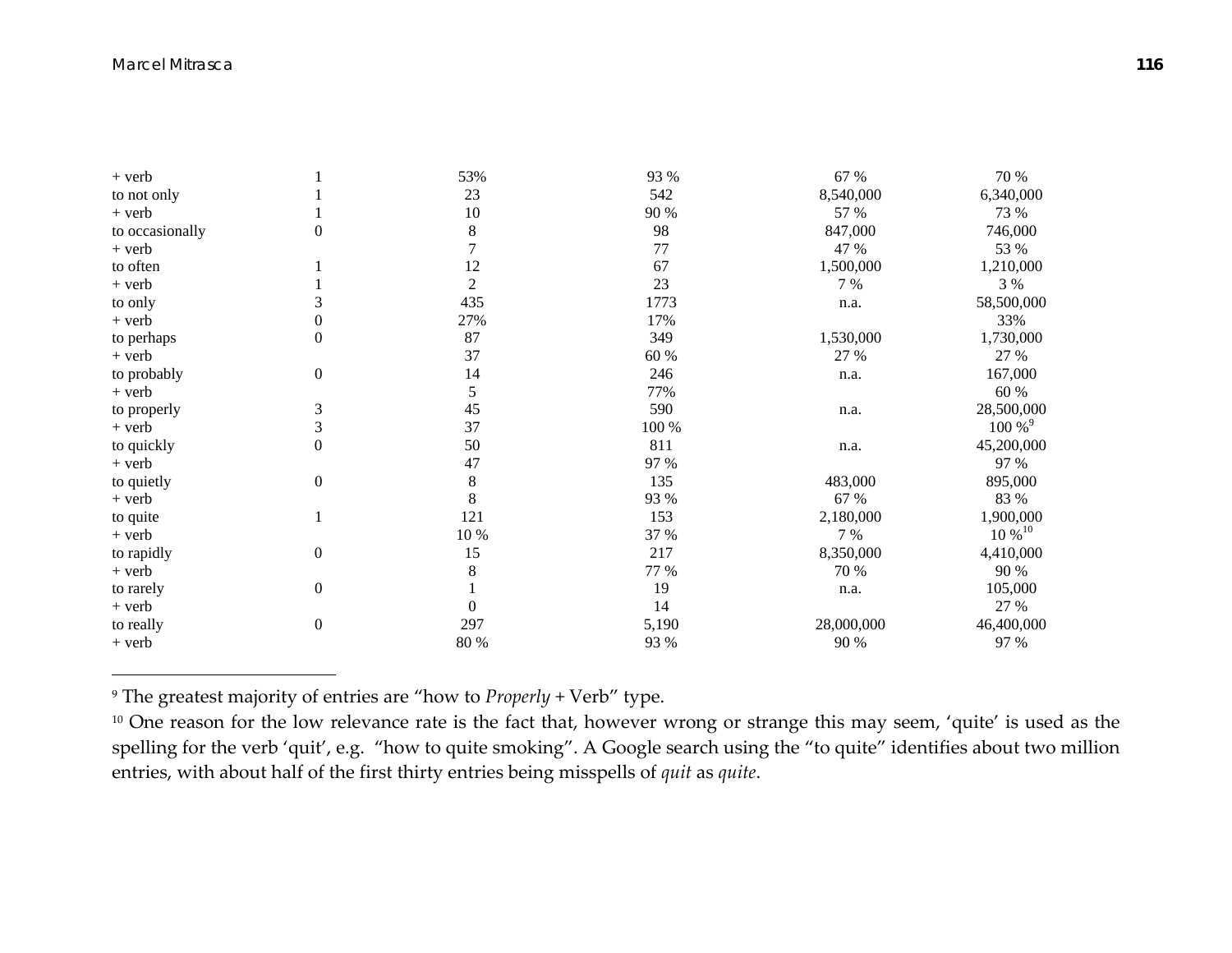| to regularly    | $\boldsymbol{0}$ | 23             | 137      | n.a.                       | 1,880,000    |
|-----------------|------------------|----------------|----------|----------------------------|--------------|
| $+$ verb        |                  | 22             | 83 %     |                            | 83 %         |
| to seriously    | $\boldsymbol{0}$ | 26             | 354      | n.a.                       | 2,530,000    |
| $+$ verb        |                  | 23             | 97 %     |                            | 73 %         |
| to simply       | $\boldsymbol{0}$ | 121            | 1288     | 17,700,000                 | 12,600,000   |
| $+$ verb        |                  | 87 %           | 87 %     | 10 % to 60 % <sup>11</sup> | 60 %         |
| to slowly       | $\boldsymbol{0}$ | 24             | 241      | 2,080,000                  | 1,710,000    |
| $+$ verb        |                  | 19             | 90 %     | 23 %                       | 40 %         |
| to sometimes    | $\boldsymbol{0}$ | 22             | 150      | 931,000                    | 873,000      |
| + verb          |                  | $\overline{9}$ | 67 %     | 7 %                        | 17 %         |
| to sort of      | $\boldsymbol{0}$ | $\,8\,$        | 1733     | n.a.                       | 93,500,000   |
| $+$ verb        |                  | 6              | 90%      |                            | 63%          |
| to still        | $\overline{2}$   | 86             | 742      | n.a.                       | 1,300,000    |
| $+$ verb        | $\boldsymbol{0}$ | 39             | $80\ \%$ |                            | 57%          |
| to strongly     | $\boldsymbol{0}$ | 15             | 188      | n.a.                       | 520,000      |
| $+$ verb        |                  | $\,8\,$        | 90%      |                            | 53%          |
| to successfully | $\boldsymbol{0}$ | 42             | 683      | n.a.                       | 11,500,000   |
| $+$ verb        |                  | 40             | 90 %     |                            | 87 % $^{12}$ |
| to suddenly     | $\boldsymbol{0}$ | 39             | 318      | 1,180,000                  | 974,000      |
| $+$ verb        |                  | 38             | 97 %     | 53 %                       | 50 %         |
| to temporarily  | $\boldsymbol{0}$ | 20             | 206      | n.a.                       | 698,000      |
| + verb          |                  | 18             | 90%      |                            | 93%          |
| to thoroughly   | $\boldsymbol{0}$ | 9              | 156      | n.a.                       | 2,130,000    |
| $+$ verb        |                  | 9              | 93%      |                            | 97%          |
| to totally      | $\boldsymbol{0}$ | 33             | 232      | 2,110,000                  | 1,770,000    |
| $+$ verb        |                  | 24             | 90 %     | 47 %                       | 53 %         |
| to usually      | $\boldsymbol{0}$ | $\overline{c}$ | 10       | n.a.                       | 334,000      |
| $+$ verb        |                  |                | 6        |                            | 17 %         |

11 The rate is variable because of companies / web pages called *Simply Whatever* – the further we go down the list, the higher the rate, because the links to those sites tend to subside and be replaced by simpler links.

12 The greatest majority of entries are "how to *Successfully* <sup>+</sup> Verb" type.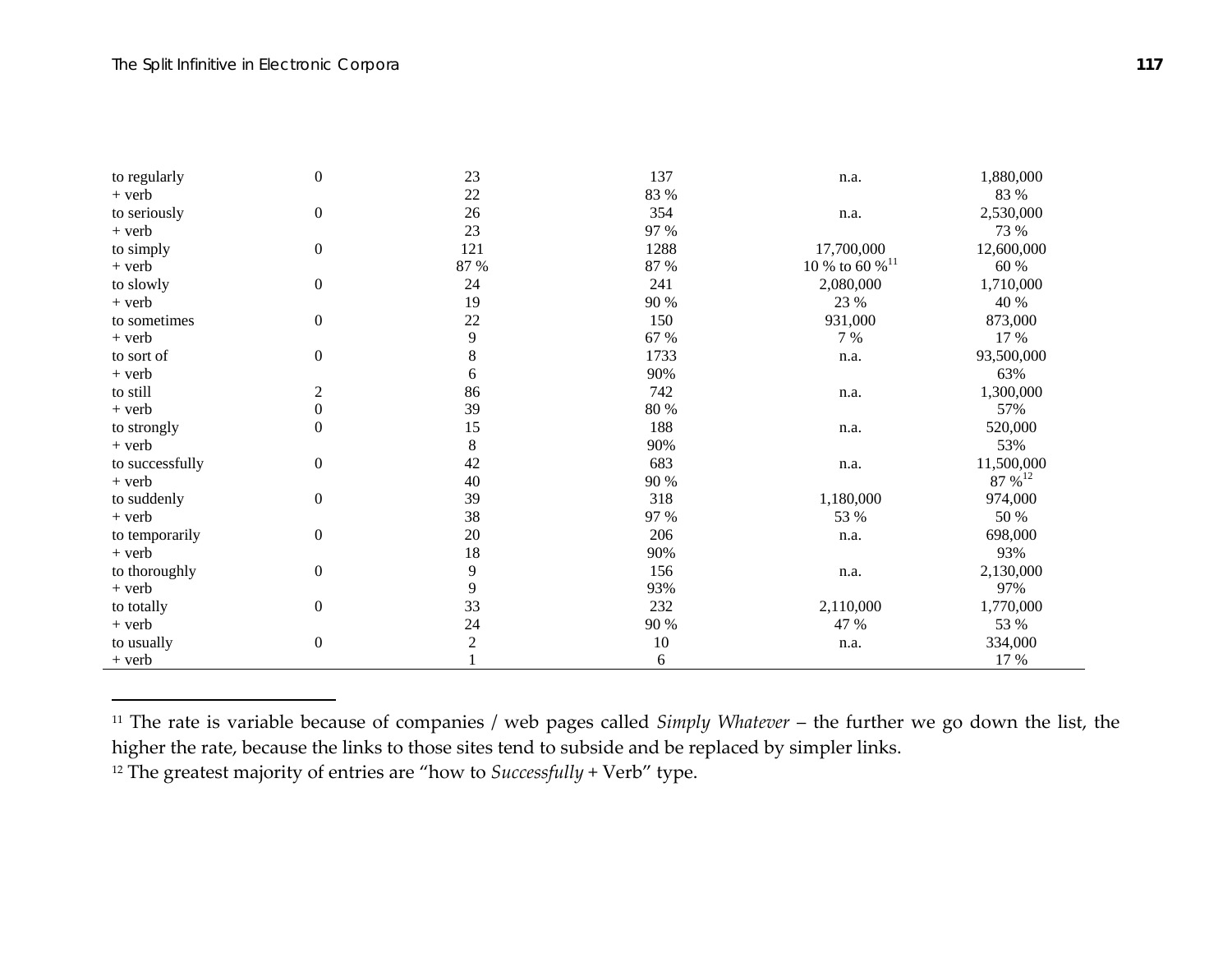## **DISCUSSION**

The very small number of split infinitives in Brown's Academic List shows that, although half a century has passed since Fowler's rebuttal of the rule, it was still enforced during the 1960s. As the Brown corpus is rather small, it can be argued that a higher number of words might result in increased occurrence of the split infinitive. Still, the same corpus has been considered highly relevant in analyzing other language features, and that relevance transfers to the split infinitive. Another possible explanation is that universities are institutions that actively follow the rules of 'good' grammar. The fact that some Canadian universities still emphasize the need to avoid split infinitives, as mentioned in the beginning, reinforces this statement.

 The difference between British and American usage of split infinitives is obvious. Even considering the circumstances (the American corpus is four times bigger and more recent), it seems that, in general, the Americans use the split infinitive at least three to four times more often than the British. Another finding relates to the use of double adverbs as splitters: the Americans use double adverbs such as *at least*, *not only*, *kind of*, and *sort of* hundreds of times more often than the British. This signifies that, whilst the British also split their infinitives, using a compound adverb to split them is almost forbidden. The research findings allow us to clarify Burchfield's observation that "the negative adverbs *never* and *not* are often inserted in AmE, less commonly in BrE" (1995, p. 738) by pointing out that the Americans use *not* and *never* as splitters at least ten times more often than the British.

 There is an extra category that includes *to more than double/triple*. On one hand, most scholars arguing against the 'do not split the infinitive' rule employ *to more than double* as one of the most relevant examples that splitting the infinitive is acceptable (the other such example is Star Trek's famous *to boldly go*). On the other, it is one of the very few examples of two‐word (or compound) adverbs (*more than*) used as splitters. Another feature that makes *to more than double/triple* rather special is its role in the sentence. Whilst over 95% of the entries identified in the corpora show it acting as a verb, there are also situations in which it acts as a comparative adverb, usually modifying a noun phrase: "miss a payment, and the interest rate skyrockets, sometimes to more than double the rate" (CCAE, ex. #5), "spot prices for natural gas in California have risen to more than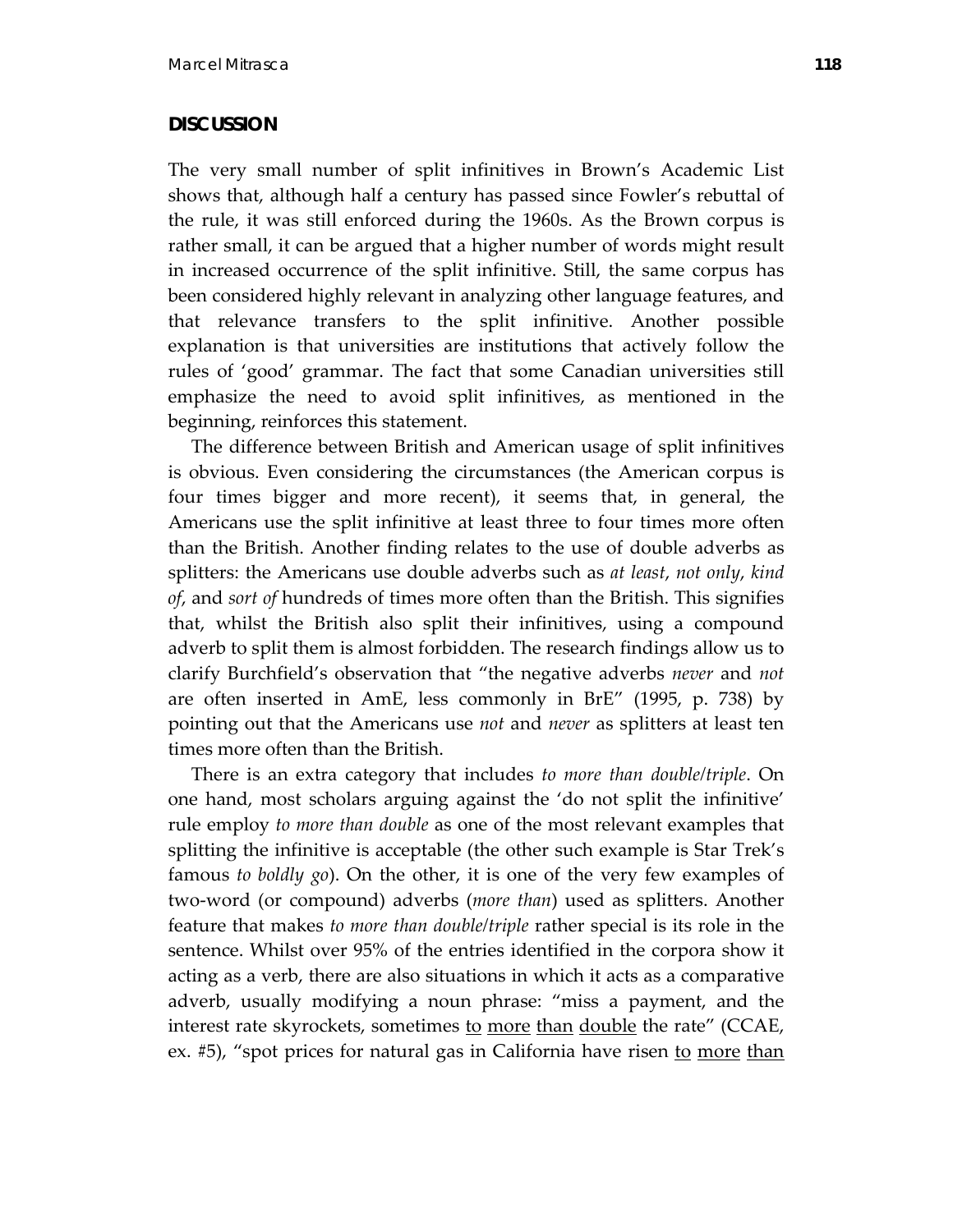double national rates despite the fact that …" (CCAE, ex. #31), or "the nerve swelled to more than double" (ANC, entry # 52).<sup>13</sup>

 In fact, the adverb *more* acts as a splitter most often in the case of compound splitters. A search for *to more + adverb + verb* on the CCAE identifies over 300 occurrences, such as *to more fully understand* (20), *to more accurately reflect* (13), *to more closely match* (12), *to more clearly define* (6), or *to more effectively manage* (5). This number places it among the top splitters (right at the bottom end). In keeping with the general proportion, a search for *to more + adverb + verb* on the BNC identifies 21 entries, which makes it again part of the top splitters.

 The most unexpected finding was the millions of instances of split infinitives identified by Google. Those entries were retrieved using the "this exact wording or phrase" option in the Advanced Search Menu and were analyzed based on the same methodology as for the language corpora, using the relevance rate. It can easily be argued that the ratio of thirty entries is insignificant when considering that we are evaluating millions of entries. To at least partly respond to this kind of criticism, in many cases not only the first thirty entries were 'manually' verified but also thirty entries that came much later on the list (e.g., the entries 430 to 460). The differences in the relevance rate were below 10%.

 If we consider the Google‐searched meta‐corpus as the basis for descriptive grammar, the 'do not split the infinitive' rule seems to have become obsolete. Whilst there is no denying that the number of occurrences is in millions, one should always keep in mind that Google's search algorithms are not perfect and that a good number of those entries are repeats. Furthermore, its research mechanism is not friendly towards language analysts – as web pages come on and go off the net every single minute, the search results keep changing not on a monthly but on a daily bases. It is really frustrating to have all your numbers computed today and to realize the next day that they have changed by a couple of millions, sometimes by as much as double or half what they were before. What happens when the interval between two searches is measured in months? In terms of sheer numbers, it is very difficult to establish any pattern that would allow us to correlate the November, June and February searches for split infinitives. The number of entries retrieved goes up or down seemingly at random, from a few extra percentage to as much as five time fewer entries (e.g., *at least*). However, even as the number of entries changes greatly from February to June to November, the relevance rate

 $\overline{a}$ 

<sup>13</sup> http://www.americancorpus.org.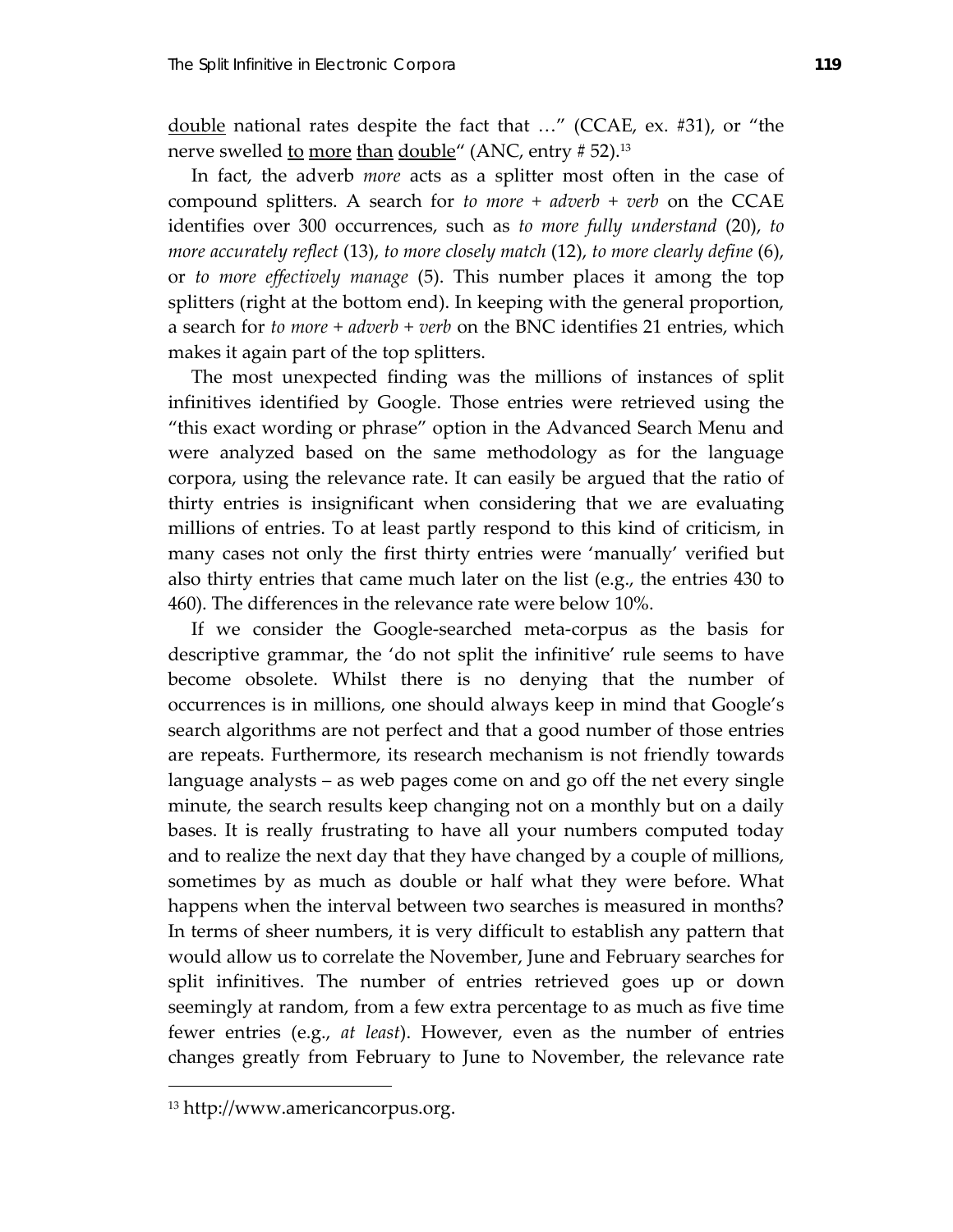does not vary all that much (less than 20%). Those numbers are relative and they need to be considered as such but the fact remains – there are millions of split infinitives out there.

 Google's search mechanism also plays an important role: it looks at the titles first and, since *How to Properly/Easily/Quickly Do Something* is an appealing title, there are numerous such titles. Another explanation relates to the fact that most entries are of the How To type (e.g., at least 73% of the entries using *properly* as an infinitive splitter are of the *How To* type). Only about less than a quarter of those entries contain *to properly/easily/quickly + verb* in context, without *how* before *to*, either in the title or in the body of the web page. Advertising also plays an important role: due to Google's policy of retrieving the first entries based on business criteria, they might be misleading.

One should add in the fact that the Internet is not reserved for native-English speakers. For example, as discussed in footnote #11, there are numerous instances when *quit* is simply misspelled as *quite*. Many web pages are written by speakers of English as second or third language and this leaves us with a tricky question: do we modify the rules of English language usage according to how second language speakers use it or based on native use?

 The main focus of this research has been on identifying the kind of adverbs that act as splitters. Based on sheer numbers (relevance rate multiplied by the number of occurrences for the splitters that occur most often), the most often used infinitive splitters are presented in Table #2 (note that the adverbs written in italics under "Nov. Google Search" were not analyzed during the February search). The numbers next to them indicate the number of occurrences as splitters. As previously explained, the high numbers are approximated based on the relevance rate.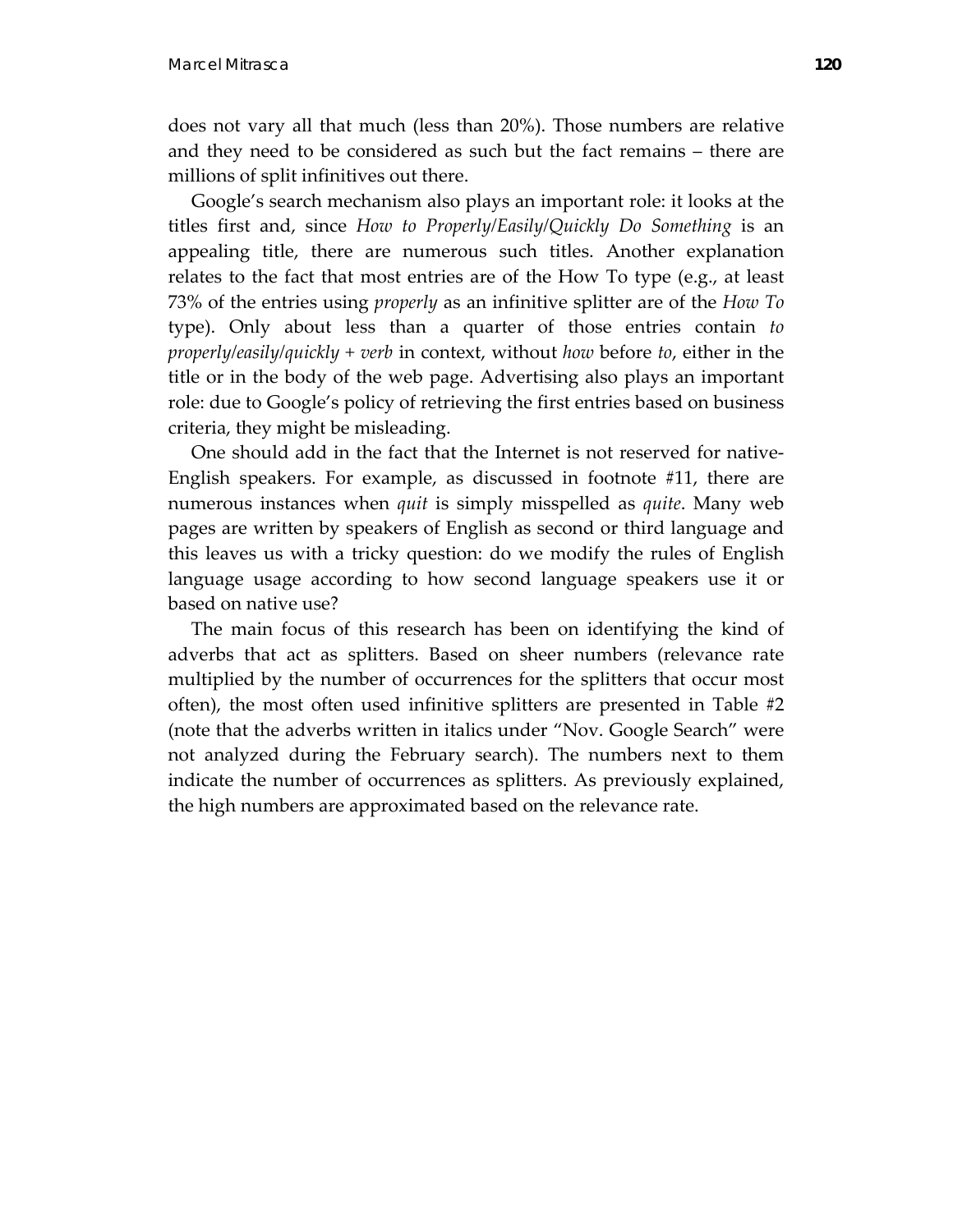Table 2. Most Often Used Splitters

| <b>British National Corpus</b> |     | <b>American National Corpus</b> |      | <b>Nov. Google Search</b> |       | Feb. - Google Search |            | <b>Brown Academic Words</b> |                |
|--------------------------------|-----|---------------------------------|------|---------------------------|-------|----------------------|------------|-----------------------------|----------------|
| Just                           | 860 | Really                          | 4800 | Sort of 59 million        |       | Not                  | 47 million | properly                    | $\mathfrak{Z}$ |
| Actually                       | 625 | Just                            | 4350 | Kind of                   | $+50$ | Further              | 44         | further                     | 3              |
| Further                        | 285 | <b>Not</b>                      | 4050 | really                    | 45    | Fully                | 37         | completely                  | $\mathbf{1}$   |
| Really                         | 240 | Actually                        | 3000 | Quickly                   | 44    | Actually             | 27         | even                        | 1              |
| Even                           | 200 | <b>Better</b>                   | 2400 | Actually                  | 41    | Really               | 25         | fully                       | 1              |
| Fully                          | 150 | Further                         | 1900 | Easily                    | 40    | Just                 | $+19$      | Gradually                   | $\mathbf{1}$   |
| Only                           | 115 | Even                            | 1600 | Fully                     | 38    | Completely           | 13         | just                        | 1              |
| Simply                         | 105 | Sort of                         | 1550 | <b>Not</b>                | 37    | Finally              | 12         | not                         | 1              |
| <b>Not</b>                     | 100 | Fully                           | 1350 | Further                   | 36    | Always               | 12         | not only                    | 1              |
| Completely                     | 80  | Kind of                         | 1300 | Properly                  | 28    | Immediately          | 11         | often                       | 1              |
| Always                         | 62  | Simply                          | 1100 | Just                      | 23    |                      |            |                             |                |
| Finally                        | 57  | Ever                            | 1050 | Only                      | 19    |                      |            |                             |                |
| <b>Better</b>                  | 50  | At least                        | 1000 | Immediately               | 10.6  |                      |            |                             |                |
| Quickly                        | 47  | Finally                         | 970  | Always                    | 10    |                      |            |                             |                |
| Ever                           | 42  | Always                          | 900  | Finally                   | 10    |                      |            |                             |                |
| Successfully                   | 40  | Effectively                     | 800  | Successfully              | 10    |                      |            |                             |                |
| Still                          | 39  | Quickly                         | 780  | Completely                | 9     |                      |            |                             |                |
| Suddenly                       | 38  | Completely                      | 650  | <b>Better</b>             | 7.8   |                      |            |                             |                |
| Perhaps                        | 37  | Successfully                    | 615  | Simply                    | 7.5   |                      |            |                             |                |
| Properly                       | 37  | Still                           | 600  | Even                      | 7     |                      |            |                             |                |
| Eventually                     | 35  | Properly                        | 590  | Not only                  | 4.6   |                      |            |                             |                |
| Effectively                    | 32  | Never                           | 560  | Never                     | 4.4   |                      |            |                             |                |
| Totally                        | 24  | Not only                        | 490  | Adequately                | 4     |                      |            |                             |                |
| Seriously                      | 23  | Eventually                      | 480  | Rapidly                   | 3.9   |                      |            |                             |                |
| Carefully                      | 23  | Adequately                      | 450  | Ever                      | 3.9   |                      |            |                             |                |
| Constantly                     | 22  | Immediately                     | 390  | Effectively               | 3.8   |                      |            |                             |                |
| Regularly                      | 22  | Constantly                      | 350  | Clearly                   | 3.1   |                      |            |                             |                |
| Clearly                        | 20  | Seriously                       | 340  | Carefully                 | 3.1   |                      |            |                             |                |
| Slowly                         | 19  | Carefully                       | 315  | Constantly                | 3     |                      |            |                             |                |
| Gradually                      | 19  | Only                            | 300  | Eventually                | 2.9   |                      |            |                             |                |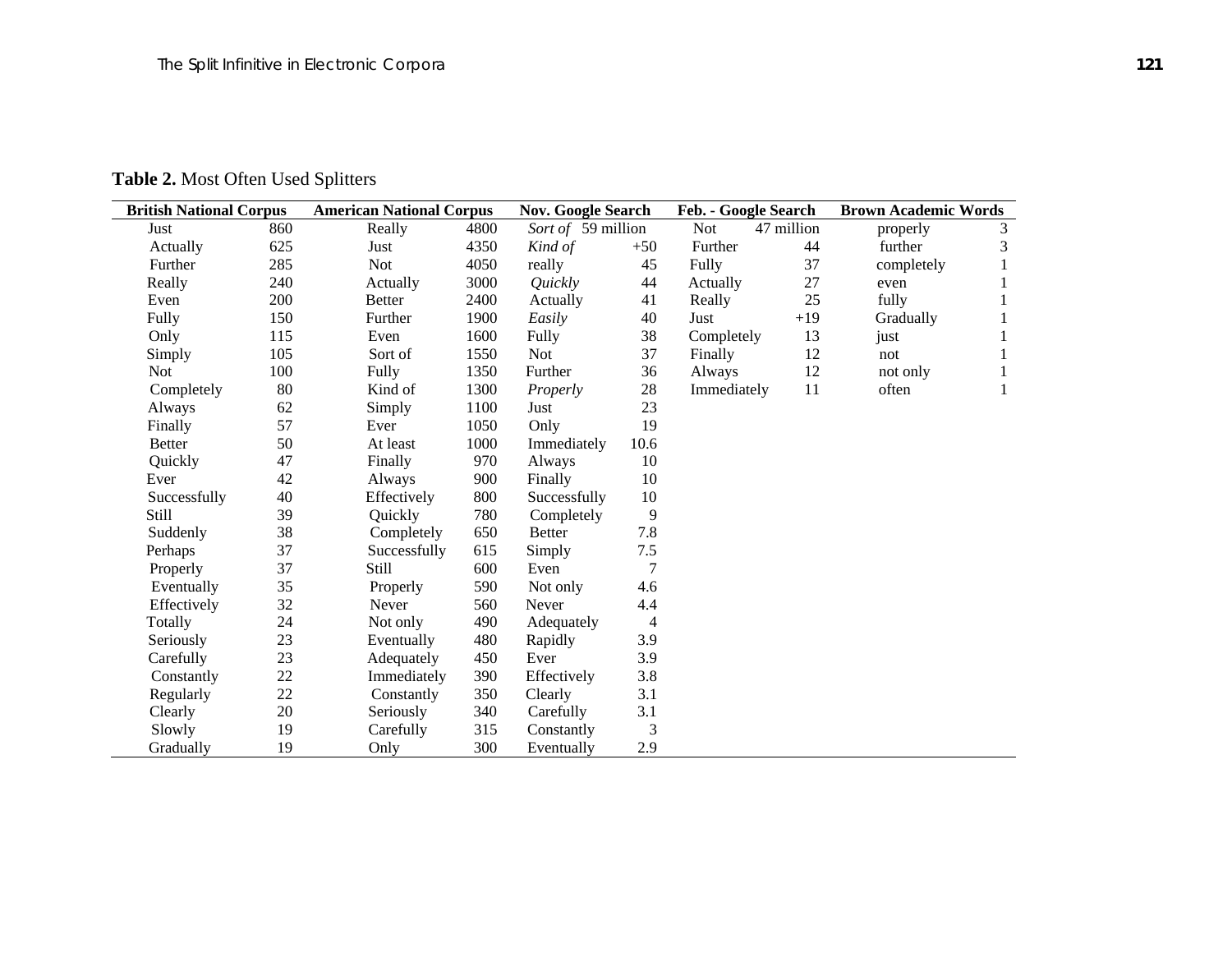As shown in Table #2, the splitters are more or less evenly distributed amongst the four main categories of adverbs: manner, time, frequency, and degree. This distribution challenges Albakri's view, based on his analysis of the *New York Times* and *USA Today*, that the typical adverbs used as splitters are circumstantial adverbs of manner (2005, p. 146).

 The findings partially confirm Burchfield's (1996) assertion that the most often used splitters are "simple adverbs such as *even*, *ever*, *further*, *just* or *quite* … almost as common in this position are simple adverbs in *–ly* (*actually*, *finally*, *fully*, *nearly*, *really*, *simply*, *utterly*)" (p. 738). Except for *nearly* and *quite*, which do not make it to the top thirty, as well as *utterly*, for which the BNC gives no instance as a splitter, Burchfield has been able *to correctly identify* the most often used adverbs in splitting the infinitive. However, his opinion that simple adverbs are used more often than simple adverbs in *–ly* does not hold true: although the first category adverbs are found mainly in the first half of the top, overall the two categories are evenly split in the BNC and ANC‐based lists, as well as on the November search on Google. The nine simple adverbs in the BNC and CCAE are among the first twenty‐two entries. Furthermore, the majority of adverbs identified in the top thirty are adverbs in *–ly* type .

 Trying to interpret the findings from Copperud's perspective is difficult. He argues that "these split infinitives are objectionable because they sound awkward: I want to *consistently* enforce discipline; His purpose was to *effortlessly* be promoted; Jones was ordered to *immediately* embark" (1964, p. 202). Is Copperud referring to the way in which the adverb itself sounds or to how it sounds between *to* and the verb? The fact that *consistently* and *immediately* belong to the high‐occurrence category proves that it is not wrong to use them.

 Grammarian R. A. Close's article on the split infinitive identifies a number of conditions that are conducive to splitting the infinitive. He uses the term subjuncts, which "is applied to adverbials that are semantically subordinated either to a whole clause or sentence, in which case they have 'wide orientation', or to part of a clause, when their 'orientation' is 'narrow'" (1987, p. 222). In his view, the subjuncts "perform the important communicative function of enabling the speaker to give an indication of how the verb he uses is to be interpreted. That function can be fulfilled most effectively if the adverb is placed as close as possible to the verb itself" (p. 225). The findings partly confirm Close's assertions that most splitters:

a. Act in order to mark completion (p. 224). The research findings confirm Close's assertion: adverbs like *actually*, *really*, *completely*,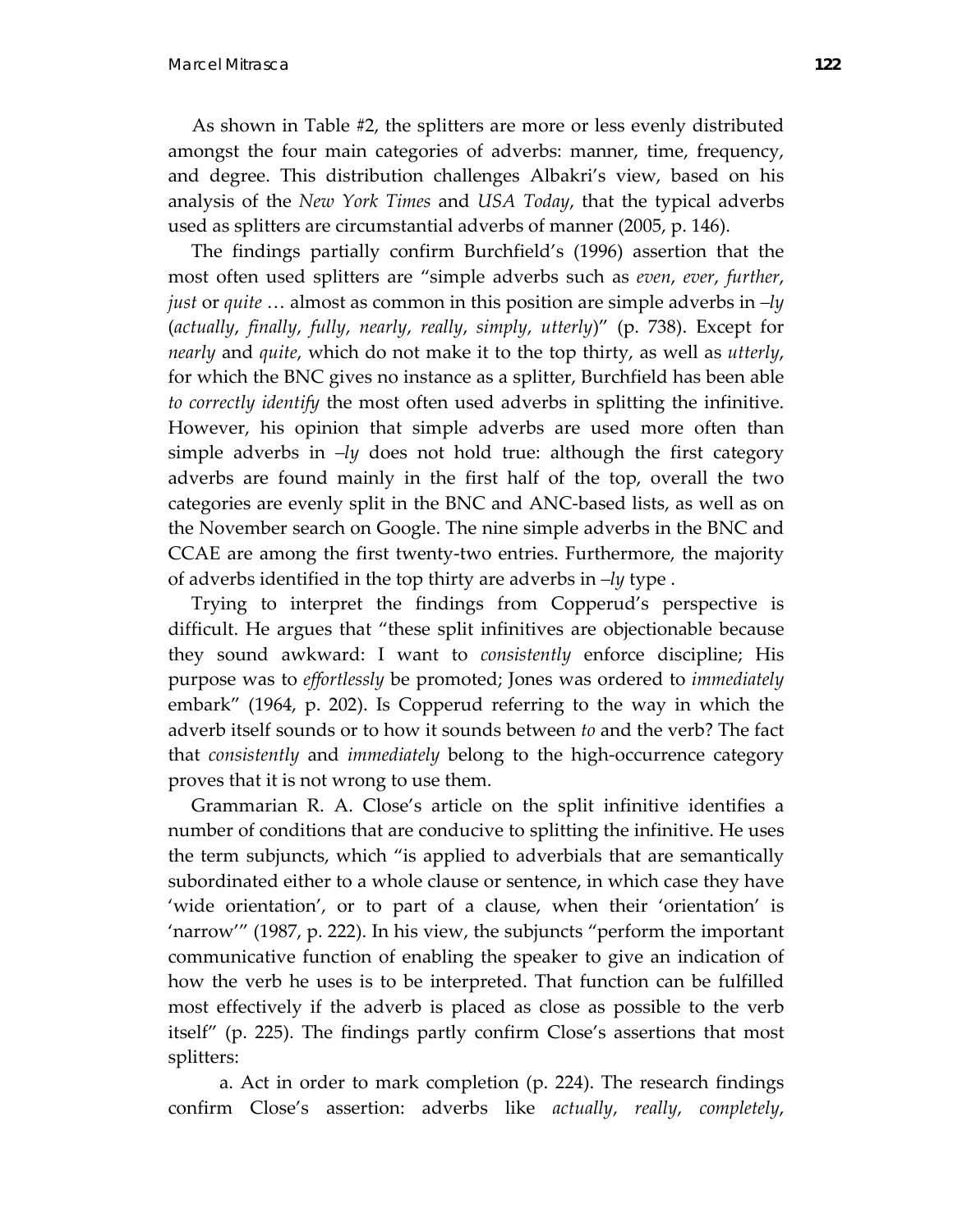*constantly*, are part of the most often used adverbs, the first two being amongst the top four.

b. Mark an inclusive or exclusive relationship with other possible occurrences (p. 225). Close is correct again: adverbs such as *even*, *simply*, and *only* are part of the most often used adverbs list.

c. Act with occurrences that "can be imagined as taking place sooner or later along a time scale" (1987, p. 224). The findings partly confirm this by showing *suddenly*, *finally*, and *gradually* as being amongst the most often used splitters, be it towards the lower part of the top.

d. Usually act as "subjuncts of 'narrow orientation' modifying a gradable verb", as illustrated by "I wanted to *totally* accept him" or "Don't ask me to *thoroughly* approve" (p. 223). Close has taken this assertion from Quirk (1985, p. 497) and has refined it by identifying different degrees. Whilst the subjuncts indicating the maximum, such as *totally* or *thoroughly*, have turned out a number of entries, they are not amongst the most often used adverbs. Things are different for those indicating high, moderate or minimum degrees, which are present in really low numbers: *highly* (a BNC search for *to highly* recovered 41 entries, none of them being a split infinitive), *quite* (rarely used), *rather* (a BNC search for *to rather* recovered 32 entries, none of them being a split infinitive), *more or less* (a BNC search for *to more or less* recovered 15 entries, only two of them being a split infinitive), *barely* (a BNC search for *to barely* recovered 10 entries, only one of them being a split infinitive), *hardly* (acts as a split infinitive only twice on the BNC) and *scarcely* (a BNC search for *to scarcely* recovered 3 entries, only one of them being a split infinitive).

 Close identifies another category of subjuncts, namely those that are "narrowly oriented to the subject as well as the verb", such as "Please ask Mr. Pewsey to *kindly* call me back" (p. 225). As the corpora analysis shows, adverbs such as *kindly*, *cordially*, *frankly*, or *humbly* are very rarely used (e.g., the BNC offers only one entry for either *to cordially* or *to humbly*), disproving Close's assertion.

 Those in doubt over splitting an infinitive might use Table 3, which includes the most often used split infinitives and the number of times they occur, as retrieved by a *to + adverb + verb* general search on BNC and CCAE.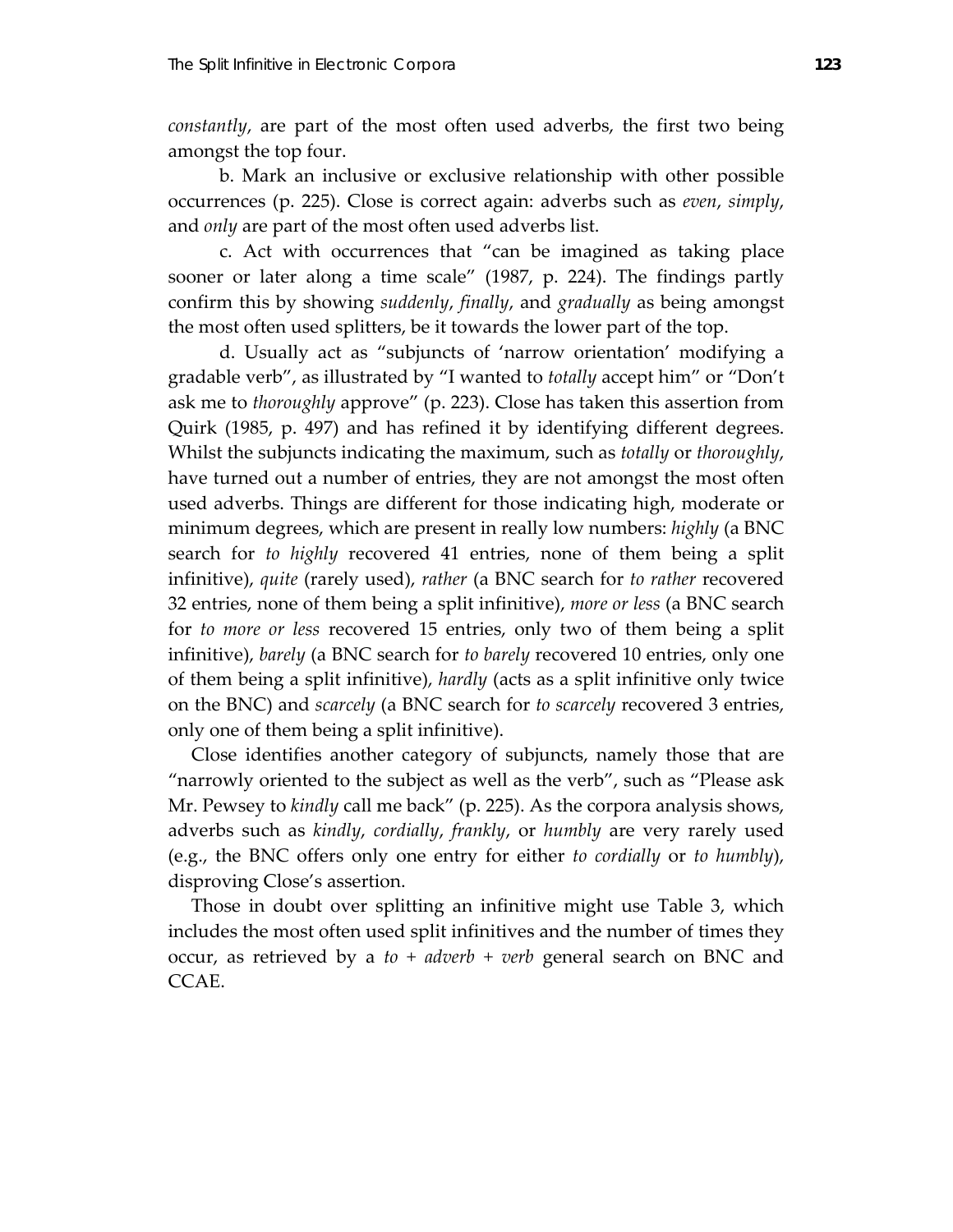<u>.</u>

| <b>British National</b>      |    | <b>Corpus of Contemporary</b> |     |
|------------------------------|----|-------------------------------|-----|
| Corpus                       |    | <b>American English</b>       |     |
| To actually get              | 37 | To better understand          | 670 |
| To really get                | 27 | To really get                 | 308 |
| To actually do               | 25 | To just be                    | 292 |
| To even think                | 22 | To really be                  | 230 |
| To actually go               | 20 | To just go                    | 218 |
| To just go                   | 20 | To still be                   | 216 |
| To actually put              | 19 | To just get                   | 207 |
| To actually make             | 17 | To just say                   | 207 |
| To actually say              | 17 | To always be                  | 195 |
| To fully understand          | 17 | To just sit                   | 193 |
| To actually be               | 16 | To really make                | 172 |
| To actually see              | 16 | To fully understand           | 164 |
| To even consider             | 16 | To even think                 | 163 |
| To sort of get <sup>14</sup> | 16 | To just let                   | 135 |
| To just get                  | 15 | To actually get               | 129 |
| To just sit                  | 15 | To really understand          | 129 |
| To further reduce            | 13 | To just take                  | 127 |
| To still be                  | 13 | To actually do                | 124 |
| To actually find             | 12 | To actually be                | 115 |
| To actually have             | 12 | To actually see               | 112 |
| To further develop           | 12 | To actually have              | 111 |
| To just have                 | 12 | To actually go                | 109 |
| To sort of say               | 12 | To finally get                | 109 |
| To actually look             | 11 | To really do                  | 109 |
| To better understand         | 11 | To really see                 | 109 |
| To fully appreciate          | 11 | To really take                | 108 |
| To greatly increase          | 11 | To fully appreciate           | 99  |
| To sort of give              | 11 | To just keep                  | 99  |
| To sort of make              | 11 | To really look                | 98  |
| To actually come             | 10 | To just do                    | 97  |

**Table 3.** Most Often Used Split Infinitives

 As can be seen, all the adverbs presented in Table #3 can be found in the upper part of Table #2. The examples presented in it confirm Albakri's conclusion that the split infinitive is used mainly as a mean of emphasizing, of fulfilling the communicative need for emphasis (2005, 146). Except for the compound adverbs *at least*, *kind of*, and *sort of*, both

<sup>&</sup>lt;sup>14</sup> Considering that the search mechanism has retrieved only 8 entries for *to sort of*, it is a bit odd to find *sort of* as a splitter in so many instances. They all check, which means that the search mechanism seems to have a weakness of a sort for *sort of*.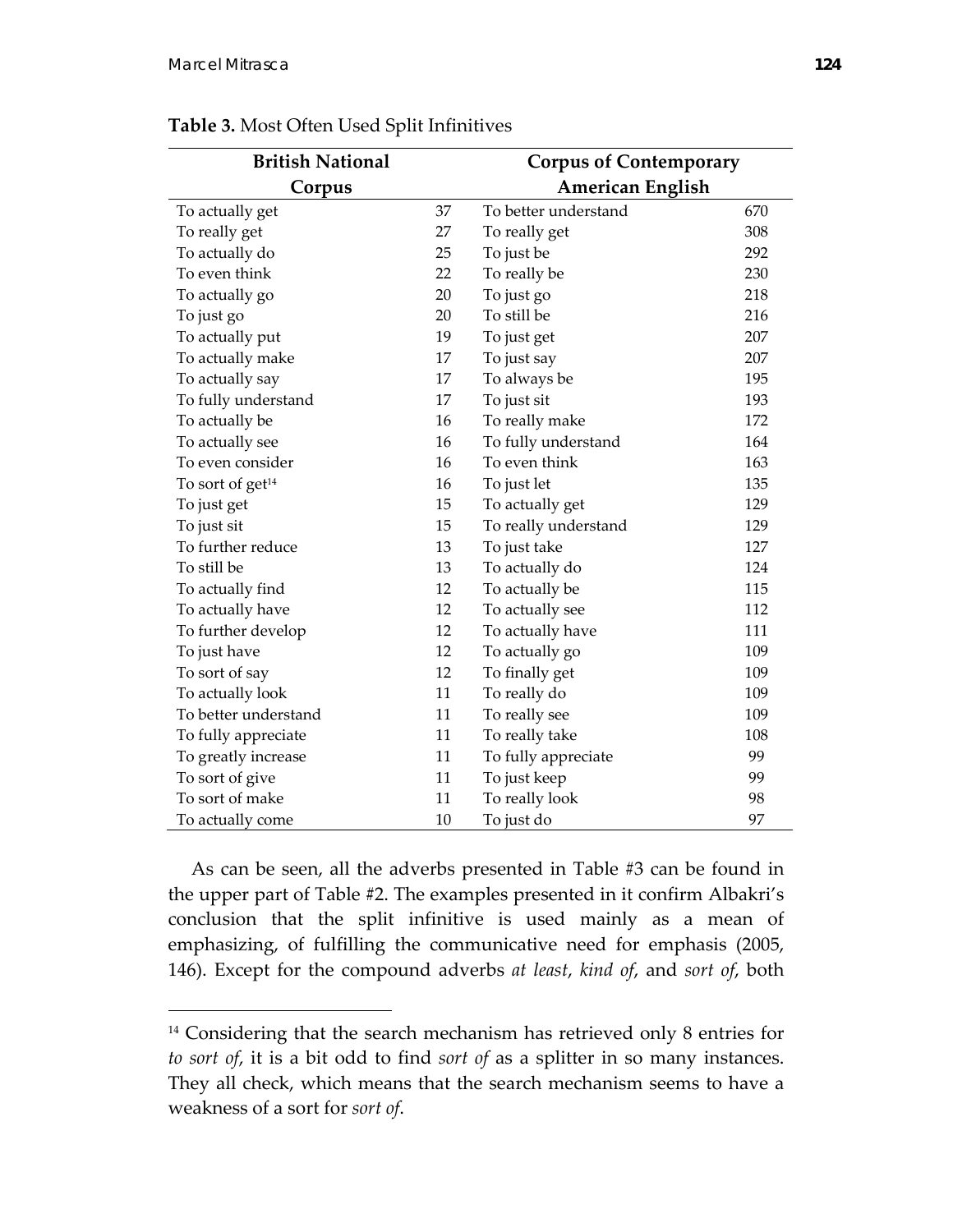British and American English use the same adverbs as splitters. The difference in the use of split infinitive in American and British English remains obvious. However, Table #3 does not confirm the findings in Table #1 and #2; it makes it seem that the Americans use the split infinitive only two to three times more often than the British. Table #3 can serve as a tool for the ESL/EFL teacher of English for Academic Purposes or for those teaching advanced level of ESL/EFL writing classes.

 The linguistic corpora show that people at all levels and in all situations split the infinitive.<sup>15</sup> The third column in the lower part of Figure  $#3$ identifies the keywords in context, detailing the registers in which they are used. Diversity seems to be the general rule for the use of split infinitives: although some of them seem to occur more often in speaking, others appear mostly in writing. They cover all genres too, from academic and news to prose and fiction.

 Last but not least, how many split infinitives are there as compared to the use of infinitive constructions? Although answering this question is part of a future research project, a partial answer will be provided in Table #4. Most of the 40 verbs analyzed in here have been selected based on the *to+adverb+verb* general searches on CCAE and BNC that have generated Table 3. The results were derived by dividing the number of split infinitives (*to + adverb + specific verb*) to the number of infinitives (*to + specific verb*).

 $\overline{a}$ 

<sup>&</sup>lt;sup>15</sup> The ANC and BNC have an option showing the register in which the words are used. They have over 70 registers, such as spoken, academic, news, poetry, or medical. Also, the entries are arranged chronologically.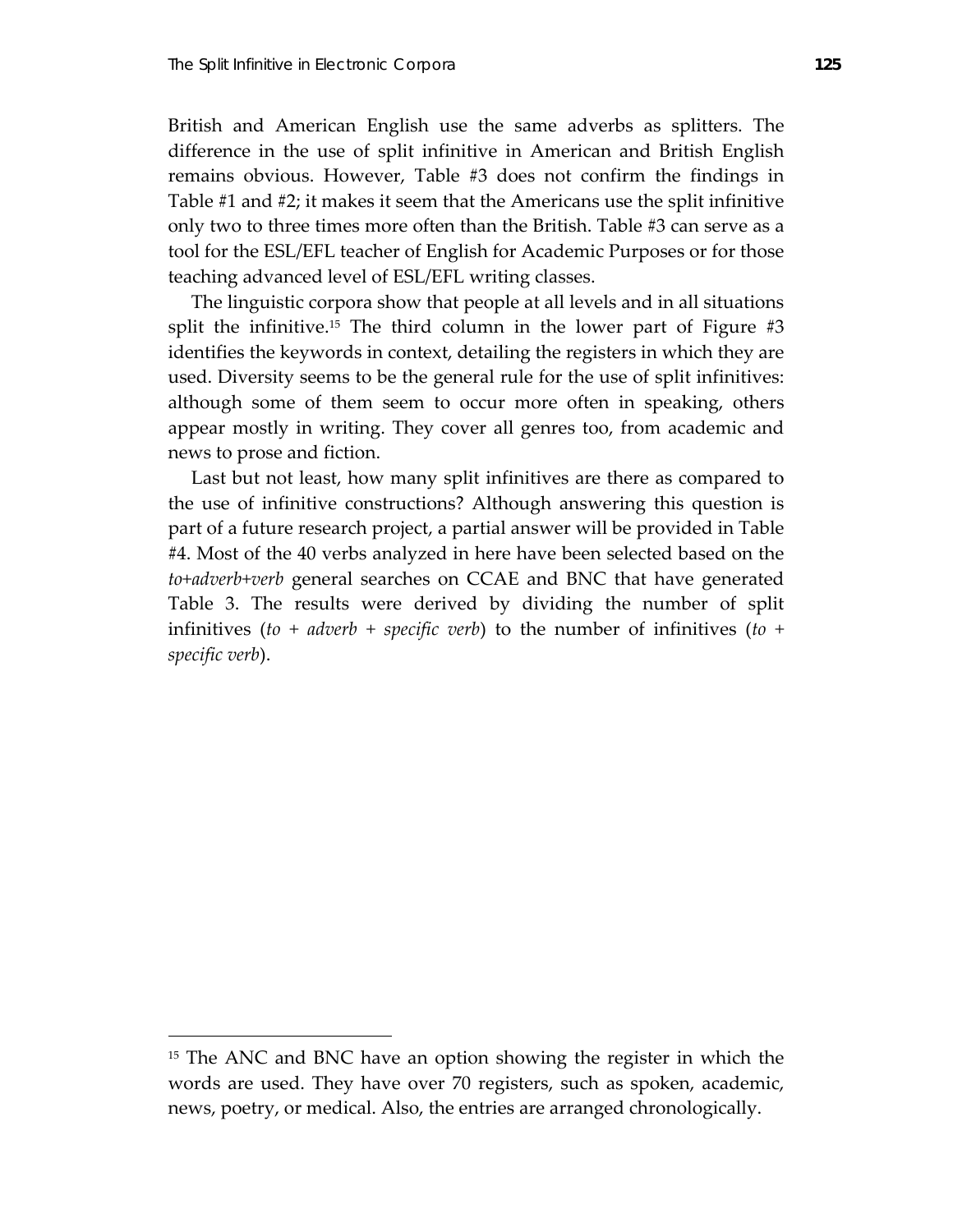| Verb                  | <b>Corpus of Contemporary</b><br><b>American English</b> | <b>British National</b><br>Corpus |
|-----------------------|----------------------------------------------------------|-----------------------------------|
| To understand         | 5.2 %                                                    | $1.0\ \%$                         |
| To get                | 0.8%                                                     | 0.5 %                             |
| To be                 | 0.4%                                                     | 0.1%                              |
| To go                 | 0.8%                                                     | 0.4%                              |
| To say                | 0.8%                                                     | 0.4%                              |
| To sit                | 2.7 %                                                    | 1.3 %                             |
| To make               | 0.5%                                                     | 0.2%                              |
| To think              | 1.2%                                                     | 0.7%                              |
| To let                | 1.5 %                                                    | 0.6 %                             |
| To have               | 0.6 %                                                    | 0.2%                              |
| To see                | 0.5 %                                                    | 0.1%                              |
| To take               | 0.8%                                                     | 0.3%                              |
| To appreciate         | 7.6 %                                                    | 2.0%                              |
| To keep               | 0.5%                                                     | 0.1%                              |
| To look               | 1.2 %                                                    | $0.5\%$                           |
| To do                 | 0.3%                                                     | 0.2 %                             |
| To put                | 1.1 %                                                    | $0.5\%$                           |
| To come               | 0.7%                                                     | 0.3%                              |
| To give               | 0.8%                                                     | 0.4 %                             |
| To increase           | 2.5 %                                                    | 1.1%                              |
| To reduce             | 3.0%                                                     | 1.0%                              |
| To develop            | 1.4 %                                                    | 0.7%                              |
| To know               | 0.4%                                                     | 0.1 %                             |
| To consider           | 3.3 %                                                    | 0.9%                              |
| To serve              | 1.6%                                                     | 0.6 %                             |
| To walk               | 1.6 %                                                    | 0.6 %                             |
| To prepare            | 2.4 %                                                    | 0.0 %                             |
| To try                | 1.2%                                                     | 0.6 %                             |
| To investigate        | 3.3 %                                                    | 0.2 %                             |
| To leave              | 0.7 %                                                    | 0.2%                              |
| To disagree           | 10.4 %                                                   | 2.3 %                             |
| To explore            | 2.5 %                                                    | $0.8~\%$                          |
| To examine            | 3.8%                                                     | 0.3%                              |
| To meet               | 0.9%                                                     | 0.2 %                             |
| To stay               | 0.5%                                                     | 0.1%                              |
| To agree              | 2.8%                                                     | 0.3%                              |
|                       | 2.8 %                                                    | $0.8\ \%$                         |
| To enjoy              | 0.7%                                                     | 0.1%                              |
| To play<br>To protect | 0.8%                                                     | 0.4 %                             |
|                       |                                                          |                                   |
| To complicate         | 17.8%                                                    | 2.5 %                             |
| To feel<br>To measure | 1.2%<br>2.8%                                             | 0.3%                              |
|                       |                                                          | 1.1 %                             |
| To participate        | 1.7%                                                     | 0.5 %                             |
| To manage             | 4.1 %                                                    | 0.5 %                             |
| To consider           | 3.3 %                                                    | 0.9%                              |
| To differentiate      | 3.6                                                      | 1.0%                              |
| To contrast           | 2.4                                                      | 0.0 %                             |
| To compare            | 1.7                                                      | 0.2 %                             |
| To argue              | 0.6                                                      | 0.2%                              |
| To comprehend         | 4.6                                                      | 3.5 %                             |

**Table 4.** The Use of Split Infinitives in all Infinitive Constructions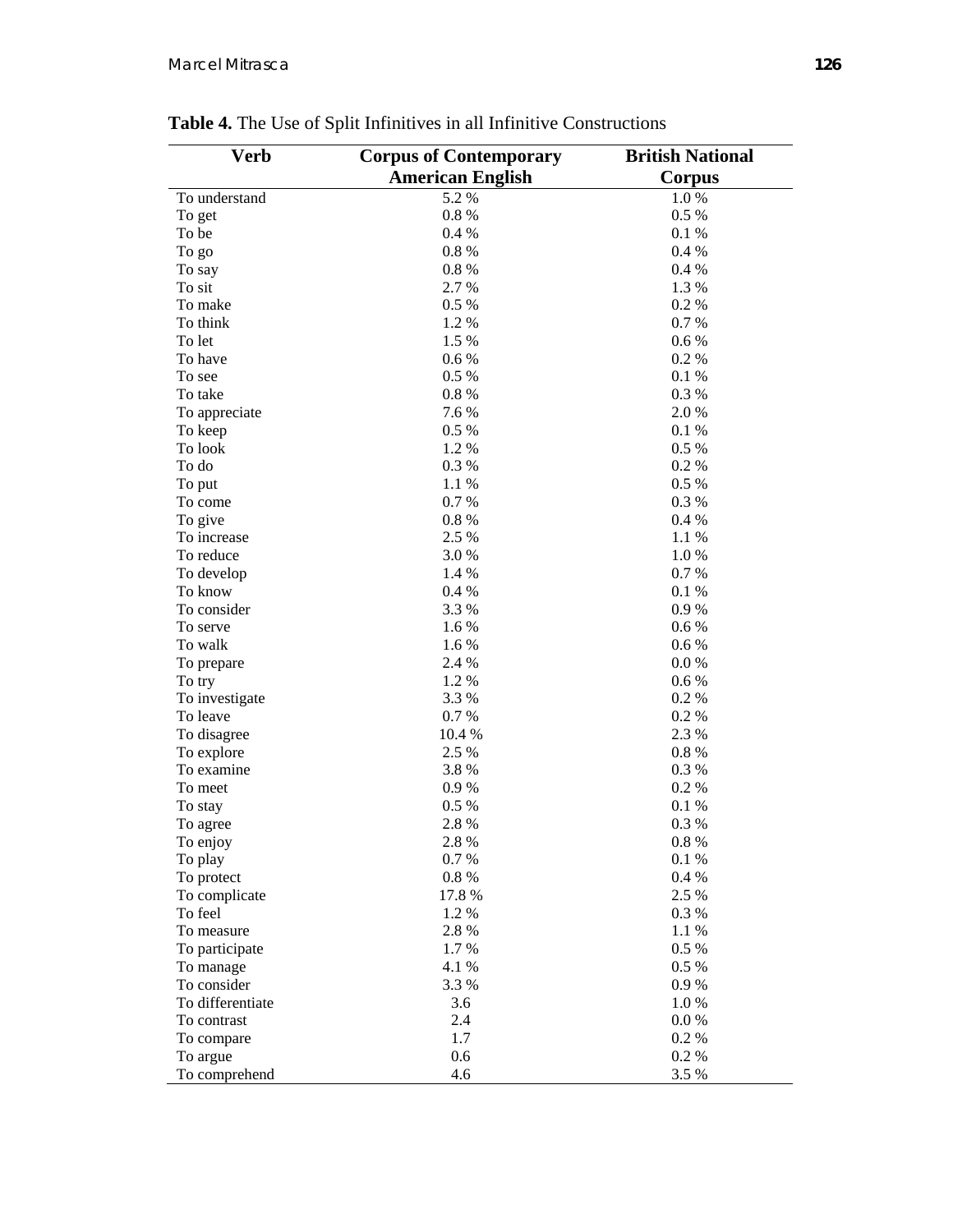As can be seen, except for the rather 'discouraging' pair of *to disagree* and *to complicate*, the second part of Albakri's finding that the "split infinitive occurs approximately 6% of all infinitive constructions in *NYT* and almost 10% of all infinitive constructions in *USA Today"* (2005, p. 145) seems difficult to accept. Table #4 confirms again the difference in the use of split infinitives by American and British speakers. A different search, in a coming paper, will focus on verb categories and registers (written versus oral, academic versus news) and thus should give us more insight into the types of verbs that are open to splitting. Until then, it would be safe to say that Table #4 serves as yet another way to illustrate the controversy over the use of the split infinitive: whilst for some verbs the percentage is counted in double digits, for others it does not exist at all.

 Considering the rule's origins, as shown in the first part of the paper, and our more or less disregard of it, as highlighted by the corpora, this paper will now present the practical sides of the controversy surrounding the split infinitive.

#### **PRACTICAL USE**

### **Why Teach the Rule**

The main reason invoked by those in favour of the rule has to do with the intended readership. To put it simply, "the curiously persistent belief that the split infinitive is widely condemned" (Bryson, 1984, p. 134) is still out there, stronger than ever. One can not run the risk of upsetting a language maven: "Avoiding split infinitives is not foolish when we are writing a high-stakes document - say, for example, a letter of application for a job because the reader of that document may well be someone who immediately dismisses all infinitive splitters as careless rubes unworthy of being hired." (To Split or Not to Split Infinitives, 2008). The best solution invoked by those supporting the law is to reformulate the entire sentence and, if possible, to avoid the infinitive altogether. Even the most famous split infinitive has no escape from the Academic mavens: "To avoid using a split infinitive, be sure to place the 'to' immediately adjacent to the verb form. E.g., *to boldly go* is a split infinitive. It is more correct, if less exciting, to say *to go boldly*. Or you can be correct and exciting at once with *boldly to go*." (Essay Writing Guidelines, 2007).

 The next argument is more scientific / linguistic: there are instances where it is better *to not split* the infinitive. They range from "certain split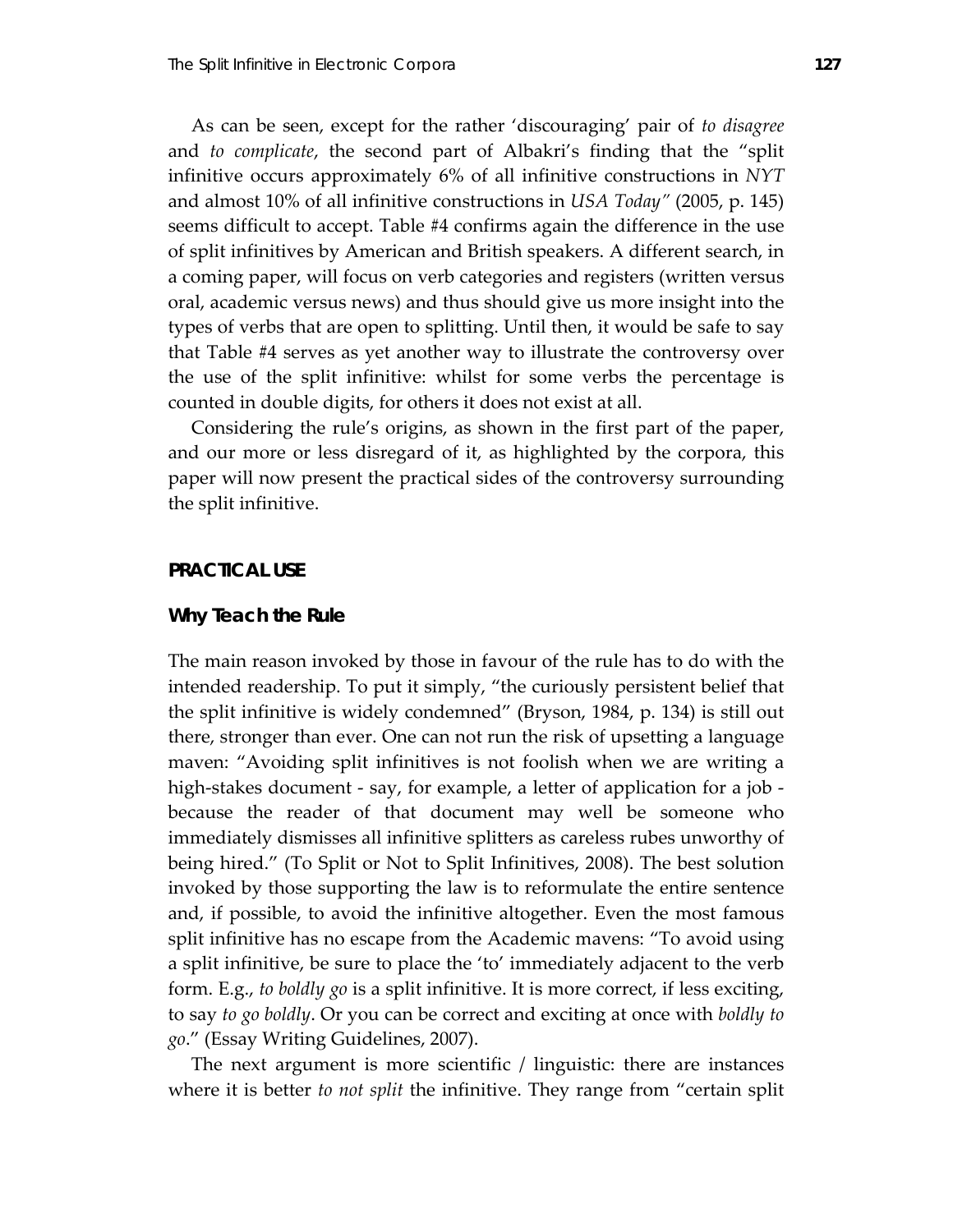infinitives are not usual in certain situations" (Split your infinitives?, n.d.), with no examples whatsoever, to more detailed presentations of awkward split infinitives such as "The company hopes *to* **substantially** *increase* profits; They promised *to* **at all times** *obey* the law of the land", where "unsplitting these infinitives results in more graceful phrasing: *to increase* profits substantially; *to obey* the law of the land at all times" (Hacker, n.d.).

 Some scholars also argue that, whilst using simple adverbs to split the infinitive is acceptable, the situation is different for compound split infinitives: "only 23 percent of the Panel accepts the split infinitive in this sentence: *We are seeking a plan to gradually, systematically, and economically relieve the burden.* The panel is more tolerant of constructions in which the intervening words are intrinsic to the sense of the verb. Eighty‐seven percent of the panel accepts the sentence *We expect our output to more than double in a year.*" (The American Heritage Book, 1996, § 59).

### **Why There Should Be No Rule**

Some writers consider that "there is nothing wrong with splitting an infinitive, and it is practically impossible to find a recognized authority who condemns it" (Bryson, 1991, p. 337). As shown in this paper, split infinitives are ever more present at all levels of language. The Internet has given people the freedom *to simply disagree* with such a rule, allowing them *to plainly express* their opinion without worrying that someone who reads their posts or looks over their web pages will decide *to deservedly punish* them and move away to another page if they see a split infinitive.

 The 10% figure identified by Albakri, representing the number of split infinitives per total infinitives in *USA Today* (2005, p. 145), yet to be proved relevant for the larger corpora, together with the tens of millions of examples found on the Internet, dismantles another argument invoked by the rule's supporters: "the frequency of slips, when compared to the frequency of unsplit infinitives, is sufficiently low as to convince me that they occur more or less at random" (Neely, 1978, p. 403).

 Language is a living organism; it changes continuously. What failed to make sense to Henry Alford over 150 years ago might be considered acceptable today for the same reason that Alford dismissed it in the first place: it has become common usage. Nowadays, except for some University Departments, few scholars argue in favour of the rule. The dispute has shifted towards "whether the use of infinitives should be avoided when this can be done with no sacrifice of clarity or naturalness versus no effort whatsoever should be made to avoid them" (Israel, n.d.).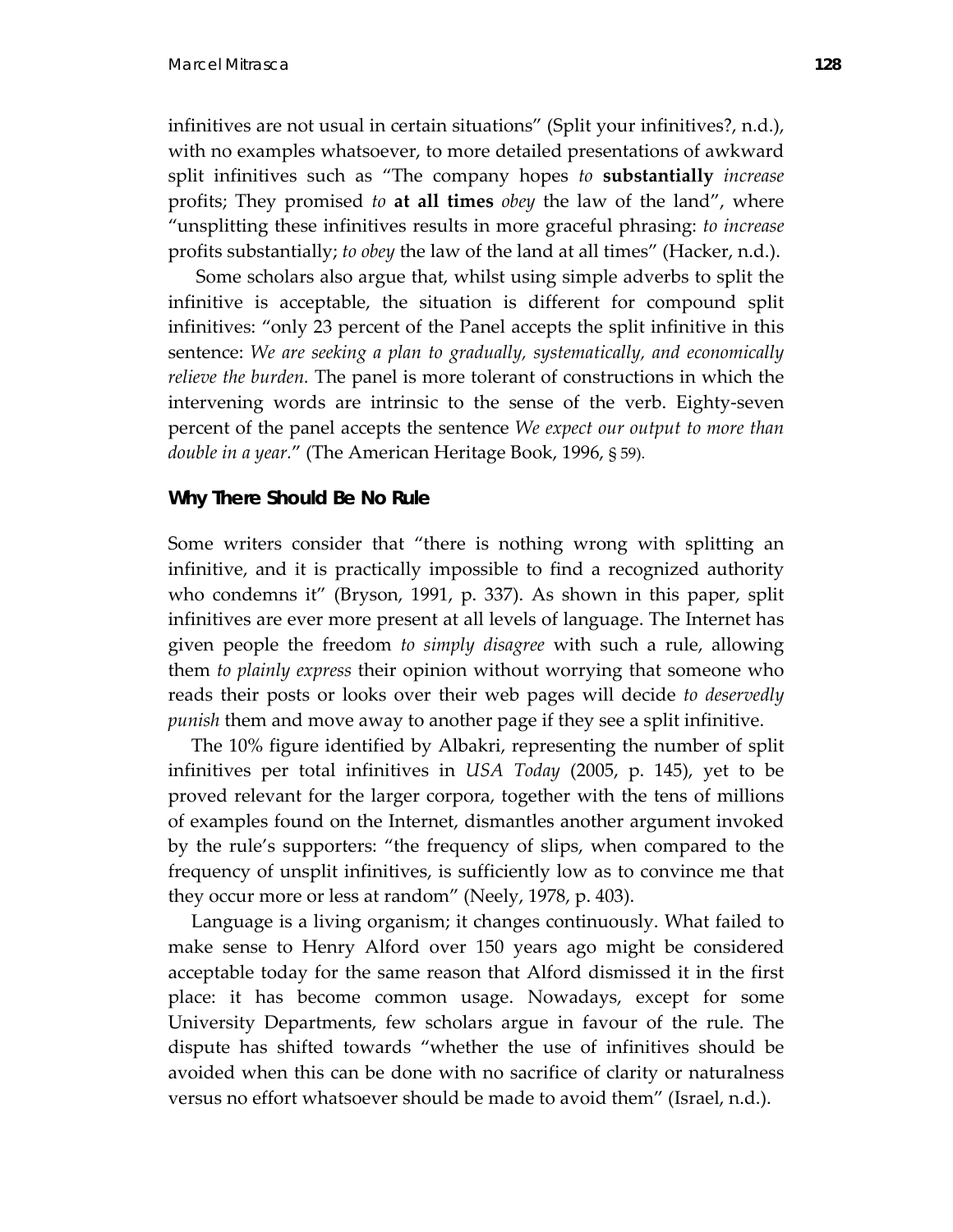#### **Teaching the Split Infinitive**

 $\overline{a}$ 

Finding any exercises on how to split the infinitive is an (almost) impossible quest. On the other hand, finding exercises about how to unsplit a split infinitive is relatively easy.<sup>16</sup> Rather unexpectedly, they come from the Academic milieu, which has become an advocate of the oxymoron that is so characteristic of the issue: there is nothing wrong with the split infinitive, yet you should do your best to avoid it. Considering that most of those arguing against the rule are grammarians, many of them associated with the academic milieu, it is somehow strange to see that universities are most conservative when it comes to the rules of English usage.

 As teachers, it is important to make our students aware that there is no 'do not split the infinitive' rule and that, most importantly, "the GMAT, SAT, and TOEFL tests allow split infinitives as credited (i.e., correct) answer choices" (Erin, n.d.).

 Should we actually teach our students how to split the infinitive? We can certainly show them how to do it, if they wish, but should we impose it on them? One possible exercise for the ESL/EFL learners would be to ask the students to identify the use of split infinitive by people around them. At the easiest level, they can start by looking for split infinitives in a newspaper or magazine. At the higher level, they could use the search tools provided by the BNC and the CCAE by, for example, analyzing the use of split infinitives in a register that is of particular importance to them (e.g., written academic). They could also build their own corpora, based on what they have produced in the past, to see if they are actually using the split infinitive in their writings.

 The previous analysis of corpus linguistics allows the teacher to present a list of the adverbs that are most often used as infinitive splitter, together with a list of the most often occurring split infinitive combinations of verb and adverb. The message to the advanced ESL/EFL students who wants *to better understand* the use of English is: feel free *to creatively split* infinitives whenever the sentence makes sense to you. However, should they plan to enrol in certain universities they should definitely check their future department's policy on the use of split infinitives.

<sup>16</sup> Here are some examples: http://www.bristol.ac.uk/arts/exercises/ grammar/grammar\_tutorial/page\_65.htm#splitex http://www.umanitoba .ca/student/u1/images/Correcting\_Split\_Inf.pdf.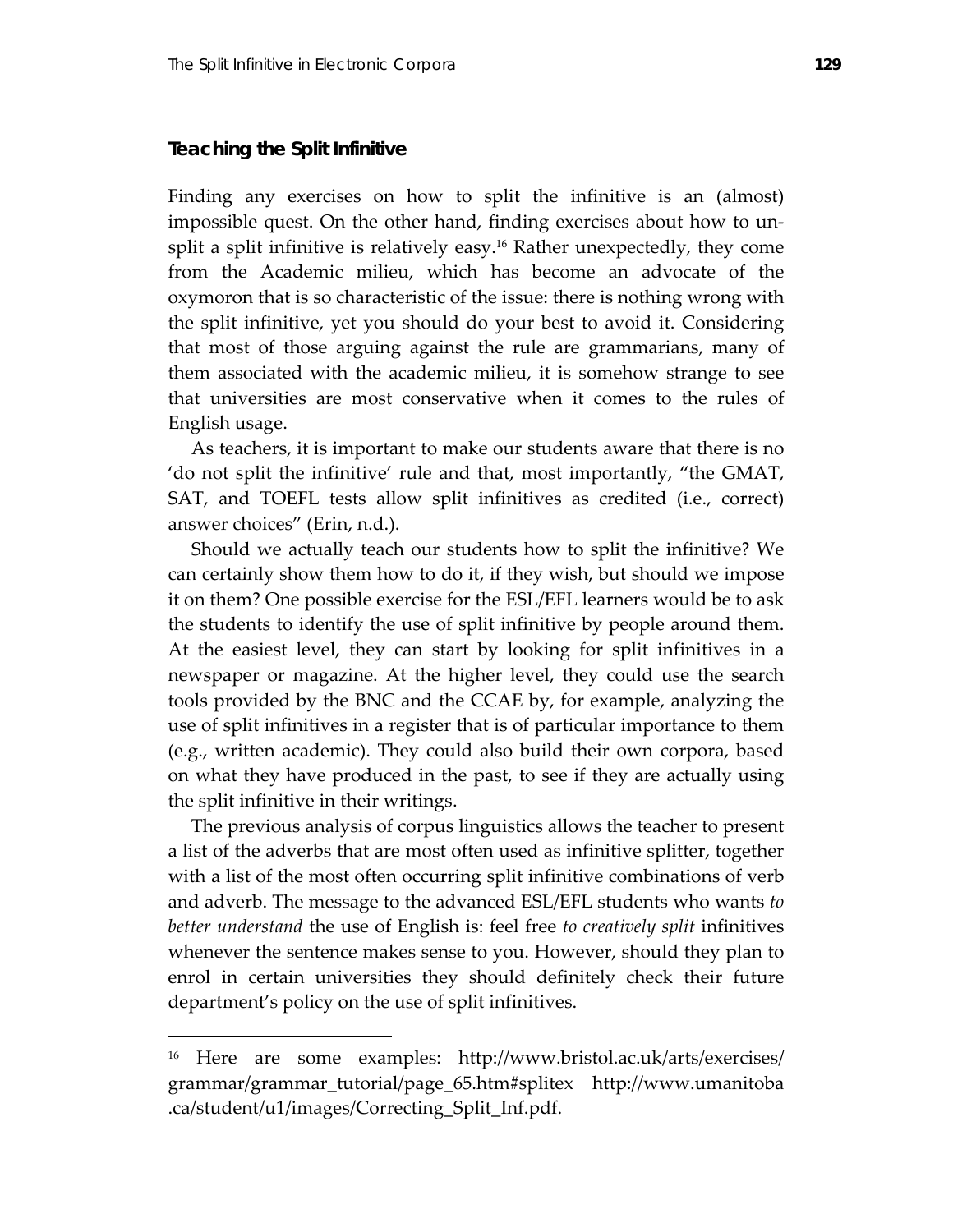# **CONCLUSION**

After reviewing the literature on the 'do not split the infinitive' rule, one can safely state that the controversy surrounding it remains very much alive. The corpus‐based language analyses employed in this paper demonstrates that the rule is becoming obsolete. The Corpus of Contemporary American English reveals tens of thousands of split infinitives. Google takes that number into hundreds of millions. What grammarians have argued for an entire century seems to finally be catching up with the practice: as long as the sentence makes sense, there is no logical or grammatical reason *to purposely avoid* the use of split infinitives.

## **ACKNOWLEDGEMENTS**

I would like to thank Prof. Marlise Horst for her support during the initial stages of this article. Her passion for the history of English language is largely responsible for my decision to shift the focus of research from diplomatic history to applied linguistics.

# **REFERENCES**

- Albakry, M. A. (2005). *Style in American newspaper language: Use and usage*. Unpublished Doctoral Disseration Thesis, Northern Arizona University, US.
- Alford, H. (1864). *The Queenʹs English; Stray notes on speaking and spelling*. London: Strahan.
- Bailey, R. (2006). Talking about words. Split infinitives. In *Michigan Today News‐e*, Retrieved on February 20, 2009 from http://www.umich.edu/NewsE/06\_06/words .html
- Bernstein, T. M., Meyersohn, M., & Lippman, B. (1977). *Dos, donʹts & maybes of English usage*. New York: Times Books.
- British National Corpus (100 million words, 1980s‐1993). Created by Mark Davies, http://corpus.byu.edu/bnc/
- Bryson, B. (1991). *The Penguin dictionary for writers and editors*. London: Viking.
- Bryson, B. (1984). *The Facts on File dictionary of troublesome words*. New York: Facts on File.
- Burchfield, R. W., & Fowler, H. W. (1996). *The new Fowlerʹs modern English usage*. Oxford: Clarendon Press.
- Close, R.A. (1987). Notes on the split infinitive. *Journal of English Linguistics, 20*, 217‐229
- Compleat Lexical Tutor (Brown Academic Words, 1960s, 1 million words). Created by Tom Cobb, http://www.lextutor.ca/.
- Copperud, R. H. (1964). *A dictionary of usage and style; The reference guide for professional writers, reporters, editors, teachers and students*. New York: Hawthorn Books.